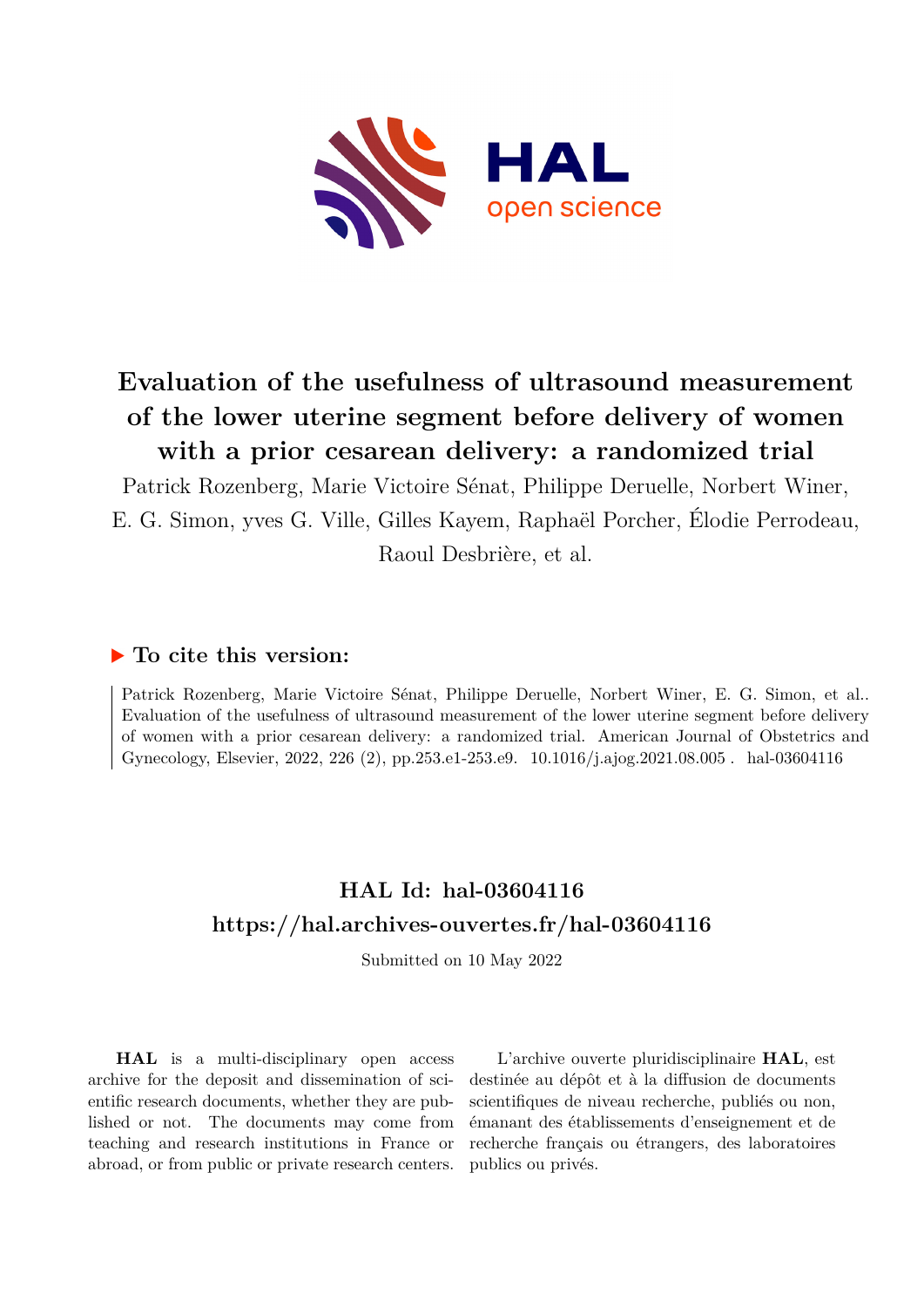- 1 **Evaluation of the usefulness of ultrasound measurement of the lower uterine segment**
- 2 **before delivery of women with a prior cesarean: a randomized trial**
- 3 Patrick ROZENBERG<sup>1</sup>, M.D., Marie-Victoire SÉNAT<sup>2</sup>, M.D., Ph.D., Philippe DERUELLE<sup>3</sup>,
- 4 M.D., Ph.D., Norbert WINER<sup>4</sup>, M.D., Ph.D., Emmanuel SIMON<sup>5</sup>, M.D., Ph.D., Yves VILLE<sup>6</sup>,
- 5 M.D., Gilles KAYEM<sup>7</sup>, M.D., Ph.D., Raphael PORCHER  $\frac{8}{3}$ , Ph.D., Élodie PERRODEAU $\frac{8}{3}$ ,
- 6 MSc., Raoul DESBRIÈRE<sup>9</sup>, M.D., Isabelle BOUTRON<sup>8</sup>, M.D., Ph.D., for the Groupe de
- 7 Recherche en Obstétrique et Gynécologie (GROG).
- 8
- <sup>9</sup> <sup>1</sup> Department of Obstetrics and Gynecology, Hôpital Poissy-Saint Germain, Versailles-Saint
- 10 Quentin University, research unit EA 7285.
- 11 [patrick.rozenberg@ght-yvelinesnord.fr](mailto:patrick.rozenberg@ght-yvelinesnord.fr)
- <sup>2</sup> Department of Obstetrics and Gynecology, Hôpital Bicêtre, AP-HP, Le Kremlin-Bicêtre.
- 13 [marie-victoire.senat@aphp.fr](mailto:marie-victoire.senat@aphp.fr)
- <sup>3</sup> Department of Obstetrics and Gynecology, Hôpital Jeanne de Flandre, Lille.
- 15 [philippe.deruelle@chru-strasbourg.fr](mailto:philippe.deruelle@chru-strasbourg.fr)
- 16 <sup>4</sup> Department of Obstetrics and Gynecology, Hôpital Mère-Enfant, Nantes.
- 17 [norbert.winer@chu-nantes.fr](mailto:norbert.winer@chu-nantes.fr)
- <sup>5</sup> Department of Obstetrics and Gynecology, Hôpital Bretonneau, Tours.
- 19 [emmanuel.simon@chu-dijon.fr](mailto:emmanuel.simon@chu-dijon.fr)
- <sup>6</sup> Department of Obstetrics and Gynecology, Hôpital Necker, AP-HP, Paris.
- 21 [ville.yves@gmail.com](mailto:ville.yves@gmail.com)
- <sup>7</sup> Department of Obstetrics and Gynecology, Hôpital Armand-Trousseau, AP-HP, Paris.
- 23 [gilles.kayem@aphp.fr](mailto:gilles.kayem@aphp.fr)
- 24
- <sup>8</sup>25 Centre of Research Epidemiology and Statistics, INSERM U1153, Université de Paris, Paris ;
- 26 Centre of Clinical Epidemiology, Hôpital Hôtel-Dieu, AP-HP, Paris.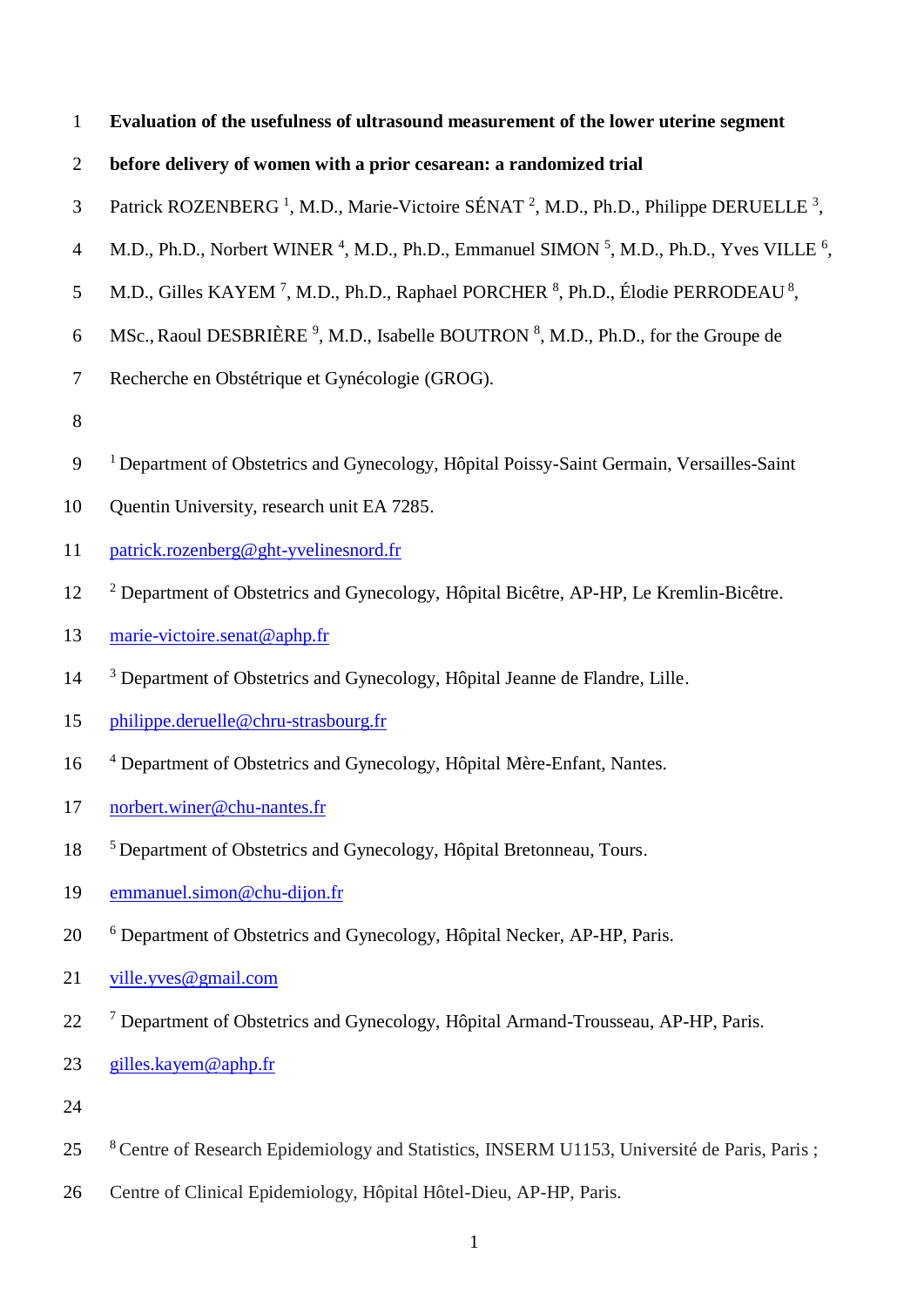| 27 | raphael.porcher@aphp.fr elodie.perrodeau@aphp.fr isabelle.boutron@aphp.fr                              |
|----|--------------------------------------------------------------------------------------------------------|
| 28 | <sup>9</sup> Department of Obstetrics and Gynecology, Hôpital Saint Joseph, Marseille                  |
| 29 | raoul.desbriere@orange.fr                                                                              |
| 30 |                                                                                                        |
| 31 |                                                                                                        |
| 32 |                                                                                                        |
| 33 |                                                                                                        |
| 34 | <b>Conflicts of interest</b>                                                                           |
| 35 | The authors report no conflict of interest.                                                            |
| 36 |                                                                                                        |
| 37 | Role of the funding source                                                                             |
| 38 | This study was funded by a research grant from the French Ministry of Health (PHRC R 12139)            |
| 39 | and sponsored by the Département de la Recherche Clinique et du Développement de l'Assistance          |
| 40 | Publique–Hôpitaux de Paris. The study sponsor did not participate in the study design, data            |
| 41 | analysis, data interpretation, or writing of the report.                                               |
| 42 |                                                                                                        |
| 43 | Trial Registration: ClinicalTrials.gov Identifier: NCT01916044.                                        |
| 44 |                                                                                                        |
| 45 | The abstract of this paper was selected for oral presentation at the Society for Maternal-Fetal        |
| 46 | Medicine's 40 <sup>th</sup> Annual Pregnancy Meeting (Grapevine, Texas) and as the first communication |
| 47 | of the congress (Oral Plenary Session, February 6, 2020, Abstract 1).                                  |
| 48 |                                                                                                        |
| 49 | corresponding author:                                                                                  |
| 50 | Pr Patrick Rozenberg                                                                                   |
| 51 | Service d'Obstétrique et Gynécologie, Centre Hospitalier Poissy-Saint Germain                          |
| 52 | 10 rue du champ Gaillard, 78300 Poissy, France                                                         |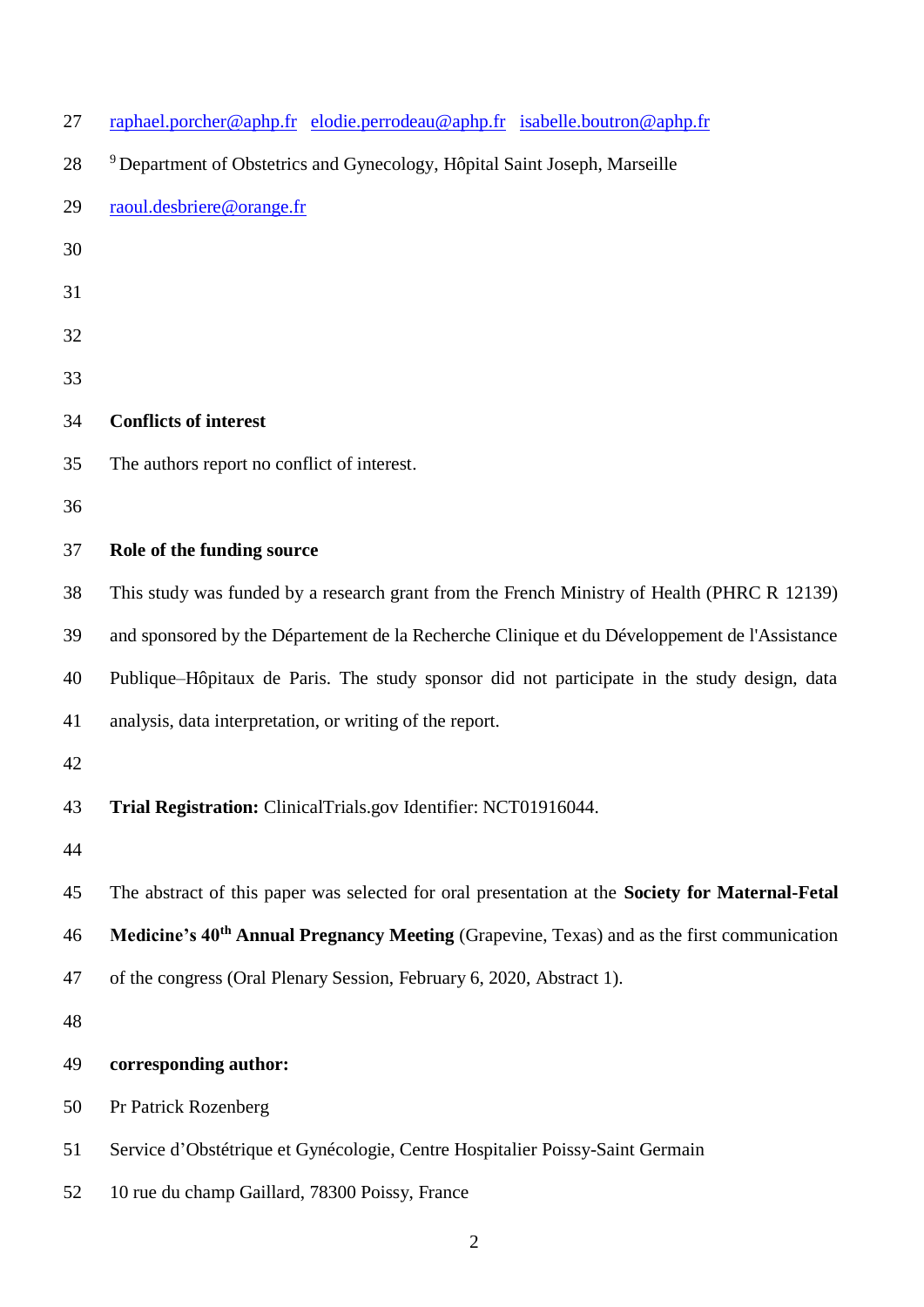- phone: + 33 1 39 27 52 57; Fax : + 33 1 39 27 44 79
- E-mail: patrick.rozenberg@ght-yvelinesnord.fr

- **Word count of the abstract:** 387
- **Word count of the main text:** 2661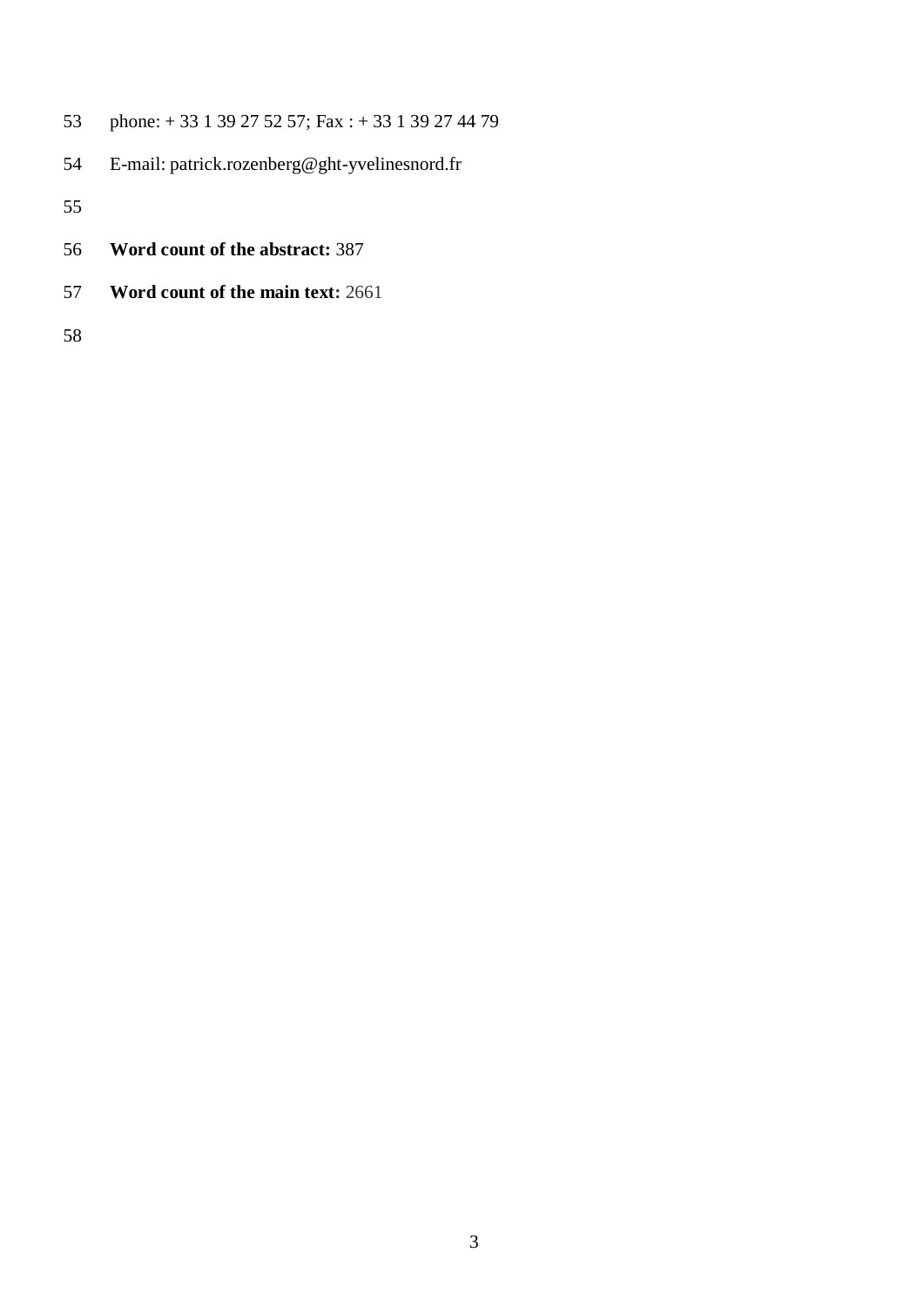| 59 | 1) Condensation:                                                                                             |
|----|--------------------------------------------------------------------------------------------------------------|
| 60 | Ultrasound measurements of lower uterine segment thickness did not decrease adverse maternal                 |
| 61 | and perinatal outcomes compared with standard management among pregnant women with a                         |
| 62 | previous cesarean delivery.                                                                                  |
| 63 |                                                                                                              |
| 64 | 2) Short Title:                                                                                              |
| 65 | Ultrasound measurements of lower uterine segment thickness and previous cesarean delivery.                   |
| 66 |                                                                                                              |
| 67 | 3) AJOG at a Glance:                                                                                         |
| 68 | A. Why was this study conducted?                                                                             |
| 69 | It is currently unclear if choice of mode of delivery based on the ultrasound measurement of the             |
| 70 | lower uterine segment thickness is useful in reducing maternal-fetal mortality and morbidity                 |
| 71 | among pregnant women with a previous cesarean delivery.                                                      |
| 72 | B. What are the key findings?                                                                                |
| 73 | In this randomized clinical trial that included 2948 women at $36^{+0}$ to $38^{+6}$ weeks of gestation with |
| 74 | 1 prior low transverse cesarean delivery and no contraindication to trial of labor, choice of mode           |
| 75 | of delivery based on the ultrasound measurement of the lower uterine segment thickness did not               |
| 76 | significantly reduce maternal-fetal mortality and morbidity compared with usual management.                  |
| 77 | C. What does this study add to what is already known?                                                        |
| 78 | Among pregnant women with a previous cesarean delivery, ultrasound measurements of lower                     |
| 79 | uterine segment thickness cannot be recommended in routine practice.                                         |
| 80 |                                                                                                              |
| 81 |                                                                                                              |
| 82 |                                                                                                              |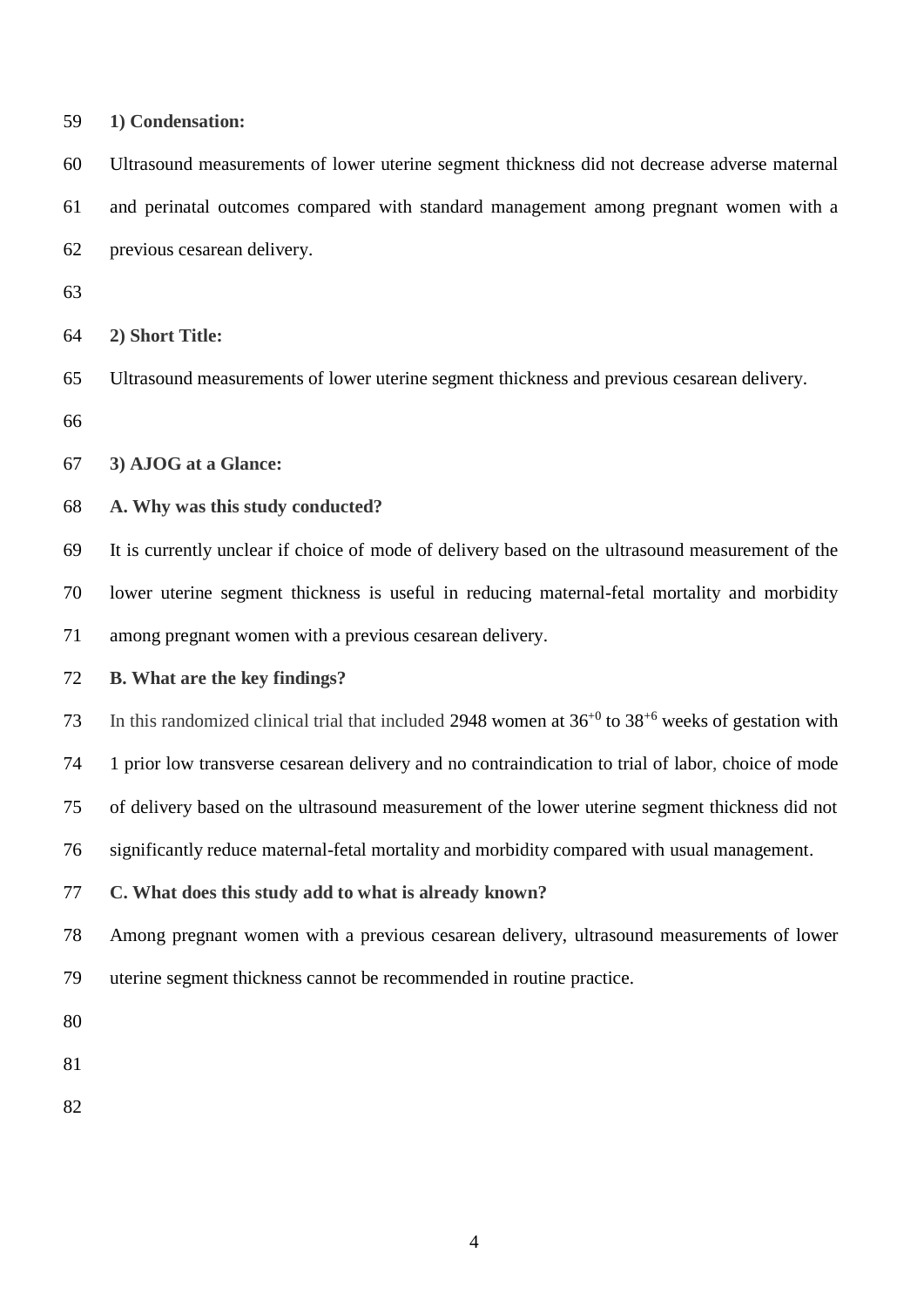#### **Abstract**

 **Background:** The main reason to avoid trial of labor after cesarean delivery is the possibility of uterine rupture. Identifying women at risk is thus an important aim, for it would enable women at low risk to proceed with a secure planned vaginal birth.

 **Objective:** To evaluate the impact of proposing mode of delivery based on the ultrasound measurement of the lower uterine segment thickness on a composite outcome of maternal-fetal mortality and morbidity, compared with usual management, among pregnant women with a previous cesarean delivery.

 **Study Design:** This multicenter, randomized, controlled, parallel-group, unmasked trial was conducted at 8 referral university hospitals with a neonatal intensive care unit and enrolled 2948 93 women at  $36^{+0}$  to  $38^{+6}$  weeks of gestation with 1 prior low transverse cesarean delivery and no contraindication to trial of labor were enrolled. Women in the study group had their lower uterine segment thickness measured by ultrasound. Those with measurements >3.5 mm were encouraged to choose a planned vaginal delivery and those with measurements ≤3.5 mm were encouraged to choose a planned repeat cesarean delivery. This measurement was not taken in the control group: their mode of delivery was decided according to standard management. The primary outcome was a composite criterion comprising maternal mortality, uterine rupture, uterine dehiscence, hysterectomy, thromboembolic disease, transfusion, endometritis, perinatal death, or neonatal encephalopathy. Prespecified secondary outcomes were repeat cesarean deliveries, elective or after trial of labor.

 **Results:** The study group included 1472 women, and the control group 1476. These groups were similar at baseline. The primary outcome occurred in 3.4% of the study group and 4.3% of the control group (relative risk, 0.78; 95% confidence interval, 0.54–1.13: risk difference, -1.0%; 95% confidence interval -2.4 to 0.5). The uterine rupture rate in the study group was 0.4% and in the control group 0.9% (relative risk, 0.43; 95% confidence interval, 0.15–1.19). The planned cesarean rate was 16.4% in the study group and 13.7% in the control group (relative risk, 1.21;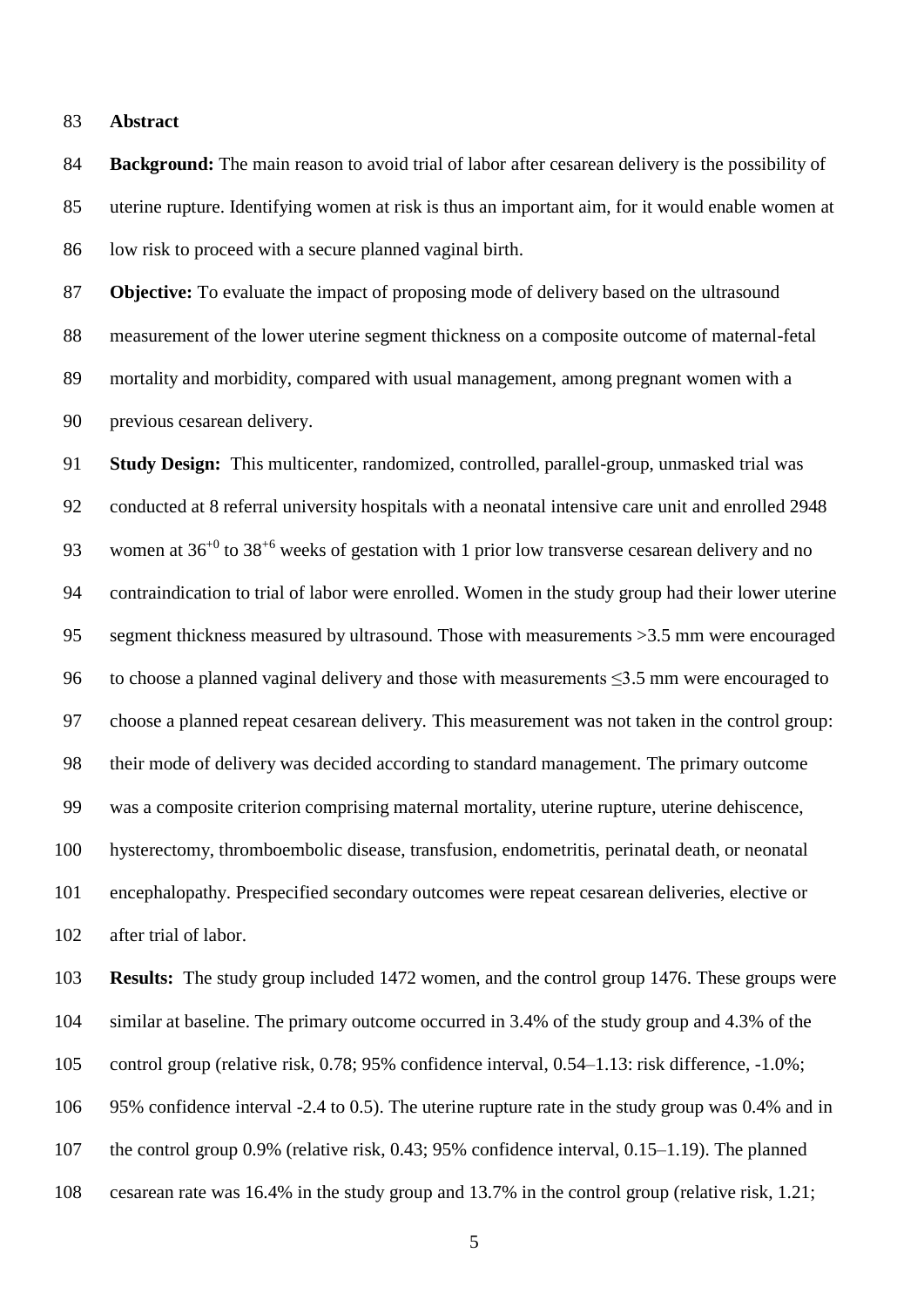| 109 | 95% confidence interval, 1.00–1.47) and the rates of cesarean during labor respectively 25.1%      |
|-----|----------------------------------------------------------------------------------------------------|
| 110 | and $25.0\%$ (relative risk, 1.01; 95% confidence interval, 0.89–1.14).                            |
| 111 | <b>Conclusions:</b> Ultrasound measurements of lower uterine segment thickness did not result in a |
| 112 | statistically significant lower frequency of maternal and perinatal adverse outcomes than standard |
| 113 | management. However, because this study was underpowered, further research should be               |
| 114 | encouraged.                                                                                        |
| 115 |                                                                                                    |
| 116 | Trial Registration: ClinicalTrials.gov Identifier: NCT01916044.                                    |
| 117 |                                                                                                    |
| 118 | Key words: vaginal birth after cesarean; uterine rupture; lower uterine segment thickness;         |
| 119 | ultrasound; cesarean delivery.                                                                     |
| 120 |                                                                                                    |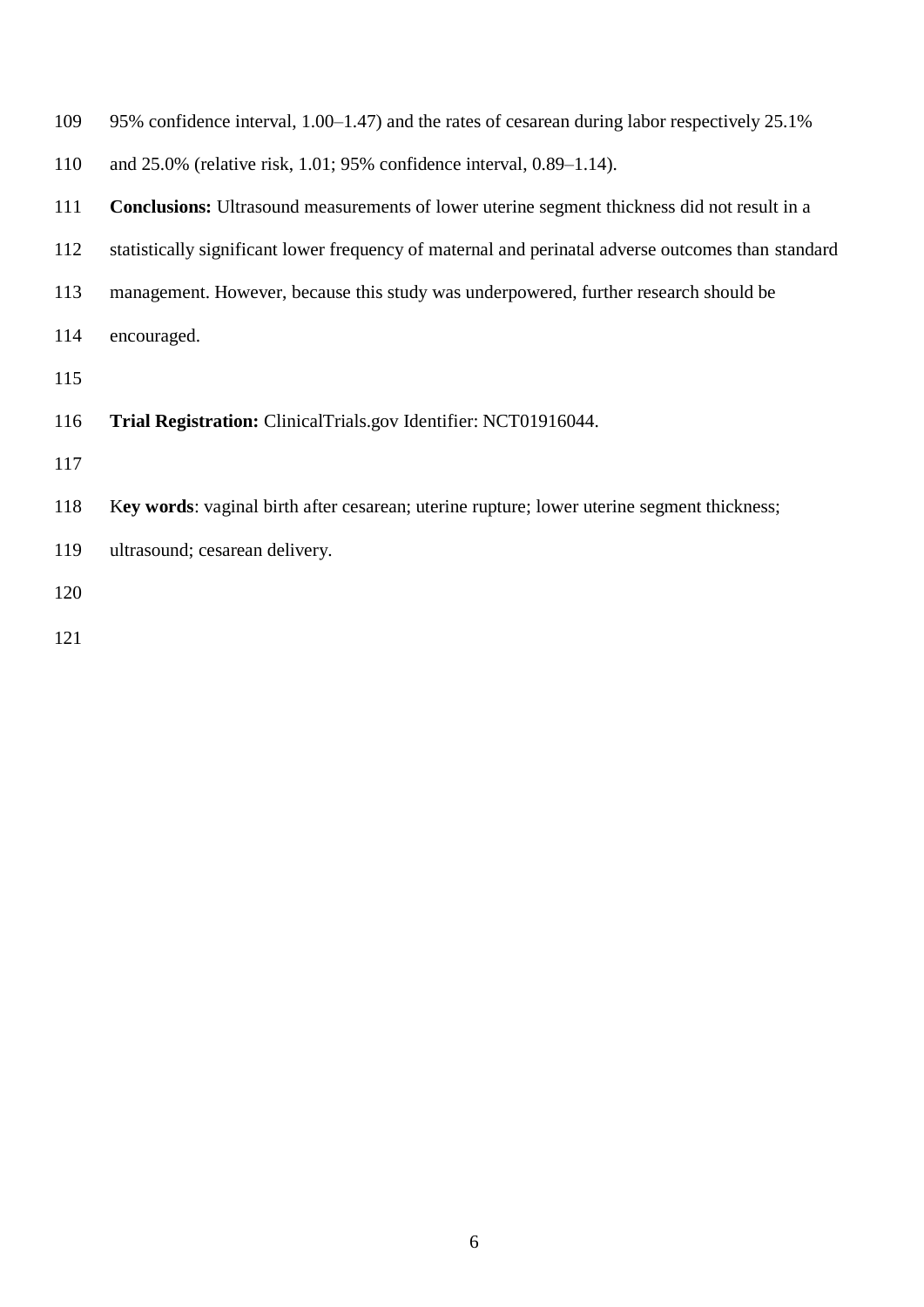The cesarean delivery rate has dramatically increased in many countries over the past three 123 decades, reaching 31.9% in the United States and 26.9% in Western Europe.<sup>1,2</sup> The most common indication for cesarean delivery is a history of a previous one; these account for more 125 than one third of these procedures annually.<sup>3</sup> Among the medical and nonmedical factors 126 contributing to the decline of vaginal birth after cesarean delivery, one frequently cited as a reason to avoid trial of labor is the possibility of uterine rupture, which can lead to perinatal 128 asphyxia or death and severe maternal complications.<sup>5-9</sup> There are also, however, serious concerns about the long-term risks associated with cesarean deliveries, particularly placenta previa and placenta accreta in later pregnancies. They are responsible for substantial maternal and neonatal mortality and morbidity, and their risks increase with each subsequent cesarean 132 delivery. $10-13$ 

 Identifying women at real risk for uterine rupture is thus an important aim in obstetric care, for it would enable women at low risk to proceed with a secure planned vaginal birth, whereas women at high risk could plan a cesarean delivery. Several authors have evaluated the interest of ultrasound for predicting the risk of a cesarean scar defect by measuring the thickness of the lower uterine segment (LUS) in women with a history of cesarean birth. Their results are concordant: the thinner the LUS on ultrasound, the higher the likelihood of a uterine defect.<sup>14-23</sup> The most recent meta-analysis concluded that the thickness of this segment should be used as an additional tool to help make an informed decision about a trial of labor after cesarean delivery  $(TOLAC).<sup>24</sup>$ 

 The LUSTrial (Lower Uterine Segment Trial) aimed to evaluate the impact of proposing mode of delivery based on the ultrasound measurement of the LUS thickness on a composite outcome of maternal-fetal mortality and morbidity, compared with usual management, among pregnant women with a previous cesarean delivery.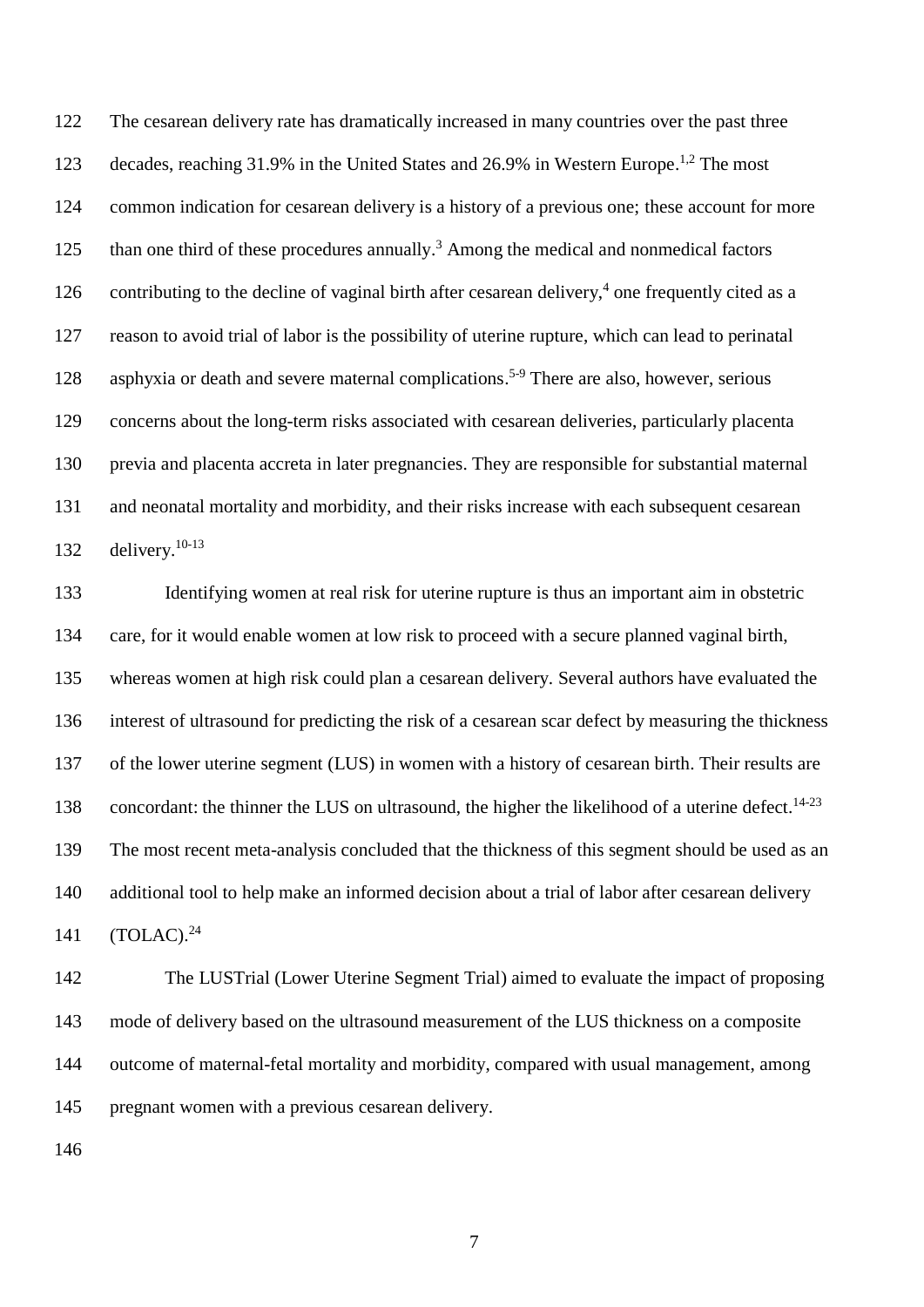**Materials and Methods**

#### **Study design**

We conducted a multicenter, randomized, controlled, parallel-group, unmasked trial at eight

hospitals, all referral university hospitals with a neonatal intensive care unit. The Ethics

Committee of Poissy Saint-Germain Hospital (Comité de Protection des Personnes, Saint-

Germain en Laye, France) approved the study protocol for all centers before participant

enrollment. All participants provided written informed consent before randomization. An

independent data monitoring committee, whose members had access to unblinded data related to

key trial outcomes and reviewed trial safety and progress. The committee also reviewed a

planned interim analysis halfway through the trial and recommended that it continue. The trial is

registered at ClinicalTrials.gov (NCT01916044).

 The authors vouch for the accuracy and completeness of the data and for the fidelity of the trial to the protocol.

#### **Participants**

 Women were potentially eligible for inclusion if they were 18 years or older, at 36 weeks 0 days to 38 weeks 6 days of gestation with a live singleton fetus in vertex presentation and had previously had one low transverse cesarean birth. They were ineligible if they had two or more previous cesareans, an indication for a repeat cesarean delivery, a classic cesarean scar, a multiple pregnancy, placenta previa, or if they requested an elective repeat cesarean delivery. Eligible women were informed of the risks of both planned vaginal and cesarean deliveries. They were also informed that ultrasound measurement of the thickness of the LUSLUS can be used to assess the risk of uterine rupture, but that the value of this examination was controversial.

#### **Randomization and masking**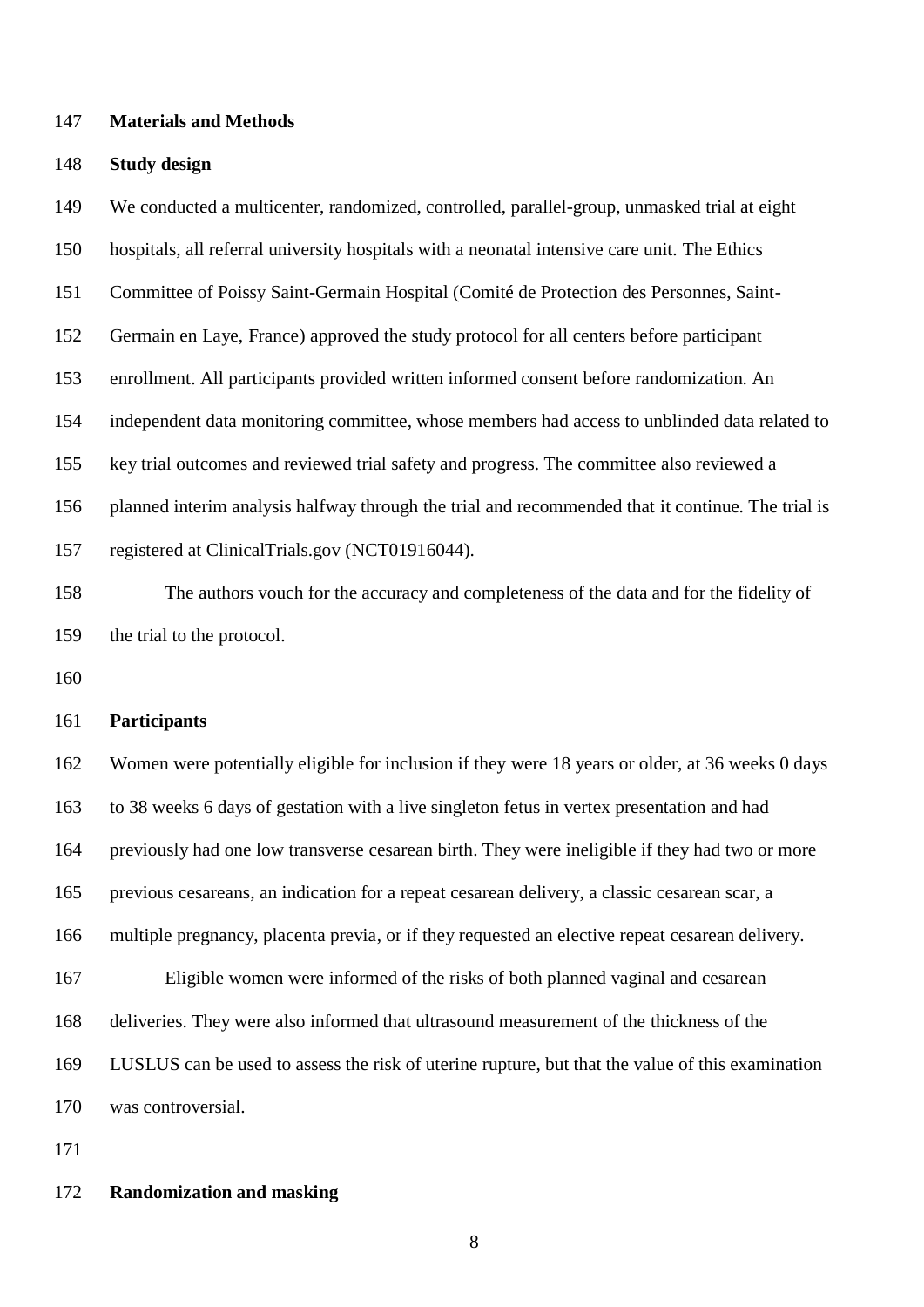After verification of the inclusion and exclusion criteria, eligible consenting women were randomly assigned by the physician-investigator in a 1:1 ratio to one of the two following groups:

 - The study group, with a proposed mode of delivery determined by ultrasound measurement of 177 the LUSt thickness.

- The control group, with a proposed mode of delivery decided according to the usual

179 management at the center, without an ultrasound measurement of the LUS.

 An independent, centralized, computer-generated randomization sequence (CleanWeb, Télémedecine Technologies, Boulogne, France) was used for this allocation, based on a randomization list established by the study statistician, according to a permuted block method stratified by center.

#### **Procedures**

 Each center selected one expert sonographer to be responsible for all ultrasound measurements of the LUS thickness for women randomized to the study group. Each expert sonographer was a maternal-fetal medicine specialist with at least 5 years of experience. The sonographers received uniform training and certification by the principal investigator who had previously published this 190 method to ensure that the same measurement technique was used in each participating center.<sup>21</sup>

 This measurement was performed transabdominally by a standardized technique between 36 weeks 0 days to 38 weeks 6 days of gestation, with the bladder moderately filled. This examination of the LUS in the sagittal plane looked for the thinnest area of the upper third of this segment. The image was then frozen, and the measurements were taken with the cursor placed at the bladder/urine and amniotic fluid/decidua interfaces. The LUS was at an angle of 0 to 30° with the horizontal plane and was then enlarged such that any movement of the cursor induced a 197 measurement variation of only  $\pm$  0.1 mm. Three successive measurements were taken, and the lowest value was recorded. All centers performed ultrasounds with General Electric Voluson E8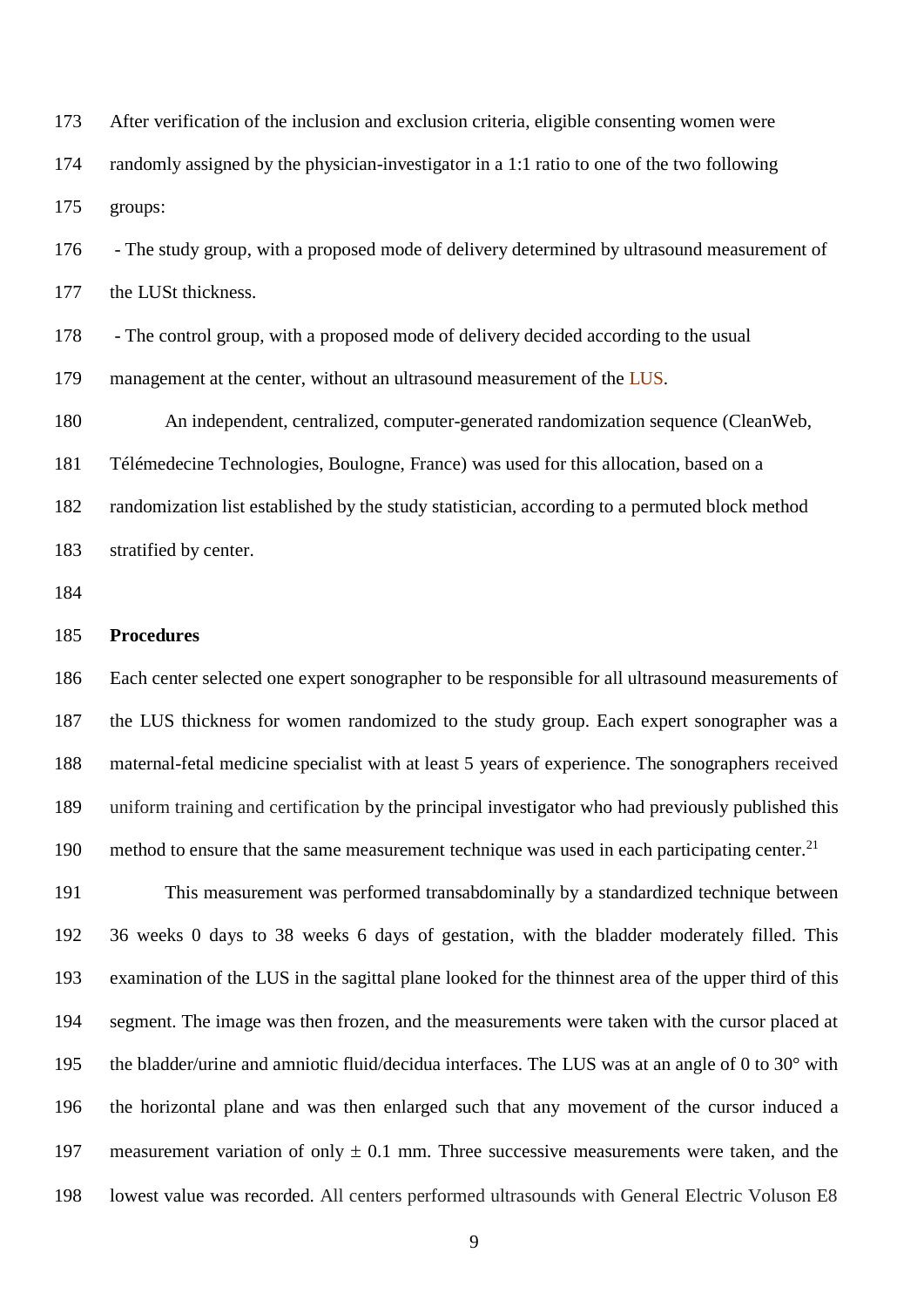| 199 | ultrasound machines with a 2–5 MHz convex transabdominal transducer or a 4.0–8.5 MHz 4D       |
|-----|-----------------------------------------------------------------------------------------------|
| 200 | convex volumetric transabdominal transducer or Voluson E10 ultrasound machines with a 1.5–6.0 |
| 201 | MHz convex transabdominal transducer or a $1-7$ MHz 4D convex volumetric transabdominal       |
| 202 | transducer (GE Medical System Europe, Vélizy, France).                                        |
| 203 | Validation of 10 ultrasound images was required before these sonographers started the         |
| 204 | study. As this was a pragmatic trial, the quality of the images was not verified later.       |
| 205 | After this ultrasound assessment, the obstetrician and the woman discussed the decision       |
| 206 | about planned mode of delivery. The LUS thickness was used as a tool to help her make an      |
| 207 | informed decision. She received the following information:                                    |
| 208 | - if the LUS thickness > 3.5 mm, she was considered at low risk of uterine rupture and was    |
| 209 | encouraged to choose a planned vaginal delivery;                                              |
| 210 | - if this measurement $\leq$ 3.5 mm, she was considered at risk for uterine rupture and was   |
| 211 | encouraged to choose a planned repeat cesarean delivery.                                      |
| 212 | The 3.5-mm threshold value was chosen based on previously published results. <sup>21</sup>    |
| 213 |                                                                                               |
| 214 | Women in the control group did not have an ultrasound measurement of the LUS                  |
| 215 | thickness. Mode of delivery was decided according to the center's standard management and the |
| 216 | woman's preference. The risk of contamination was limited in the control group because this   |
| 217 | examination was performed by only one referent sonographer-investigator, aware of the         |
| 218 |                                                                                               |
|     | randomization arm.                                                                            |
| 219 | For all included women, the final decision was specified in the medical file by the           |
| 220 | attending physician and in the study electronic file by a research midwife.                   |
| 221 | Obstetric providers managing the labor of women who underwent ultrasound                      |
| 222 | measurement were aware of the value of the LUS measurement and therefore were not blinded to  |
| 223 | group assignment.                                                                             |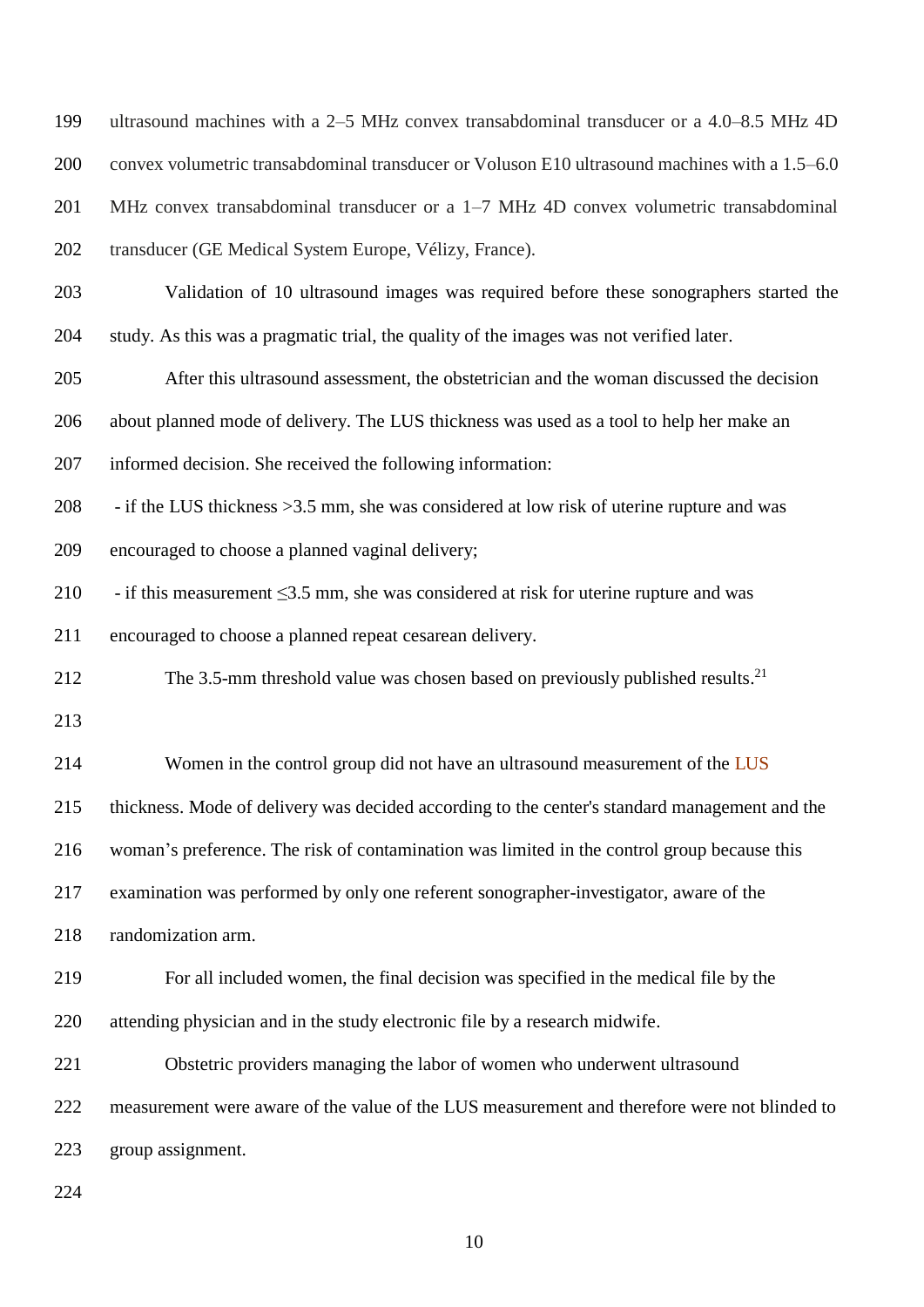#### **Outcomes**

 The primary outcome measure applied the maternal and perinatal outcomes and definitions used by Landon et al. to compare outcomes after trial of labor or elective cesarean delivery in women 228 with a previous cesarean birth.<sup>6</sup> It was a composite criterion of maternal mortality, uterine rupture, uterine dehiscence, hysterectomy, thromboembolic disease, transfusion, endometritis, antepartum stillbirth, intrapartum stillbirth, neonatal death, and neonatal hypoxic-ischemic encephalopathy. Prespecified secondary outcomes were each element of the composite principal criterion;

 repeat cesarean deliveries, elective or after trial of labor, separately; and third- and fourth-degree perineal lacerations.

 Maternal and neonatal data were collected from women's inclusion until their discharge. To ensure accurate diagnoses, all cases identified with uterine rupture or dehiscence or neonatal encephalopathy were reviewed and, if necessary, reclassified by an independent blinded adjudication committee, from reports that deleted all information about their randomization group.

#### **Statistical analysis**

242 The sample size calculation was based on the data from Landon et al., which reported a 6.41% rate for the composite principal criterion in the trial of labor group and 4.07% in the elective 244 repeat cesarean group.<sup>6</sup> On the assumption that measuring the LUS thickness would reduce fetal and maternal mortality and morbidity to levels similar to those of women with elective cesarean deliveries, each group required 1423 women for a power of 80% with a two-sided 5% significance level. Because an intermediate analysis was planned at mid-trial with O'Brien– Fleming boundaries, the tests for the primary outcome at the final analysis used a 4.67% significance level. The planned sample size was increased to 1471 per arm, to take the interim analysis and potential loss to follow-up into account.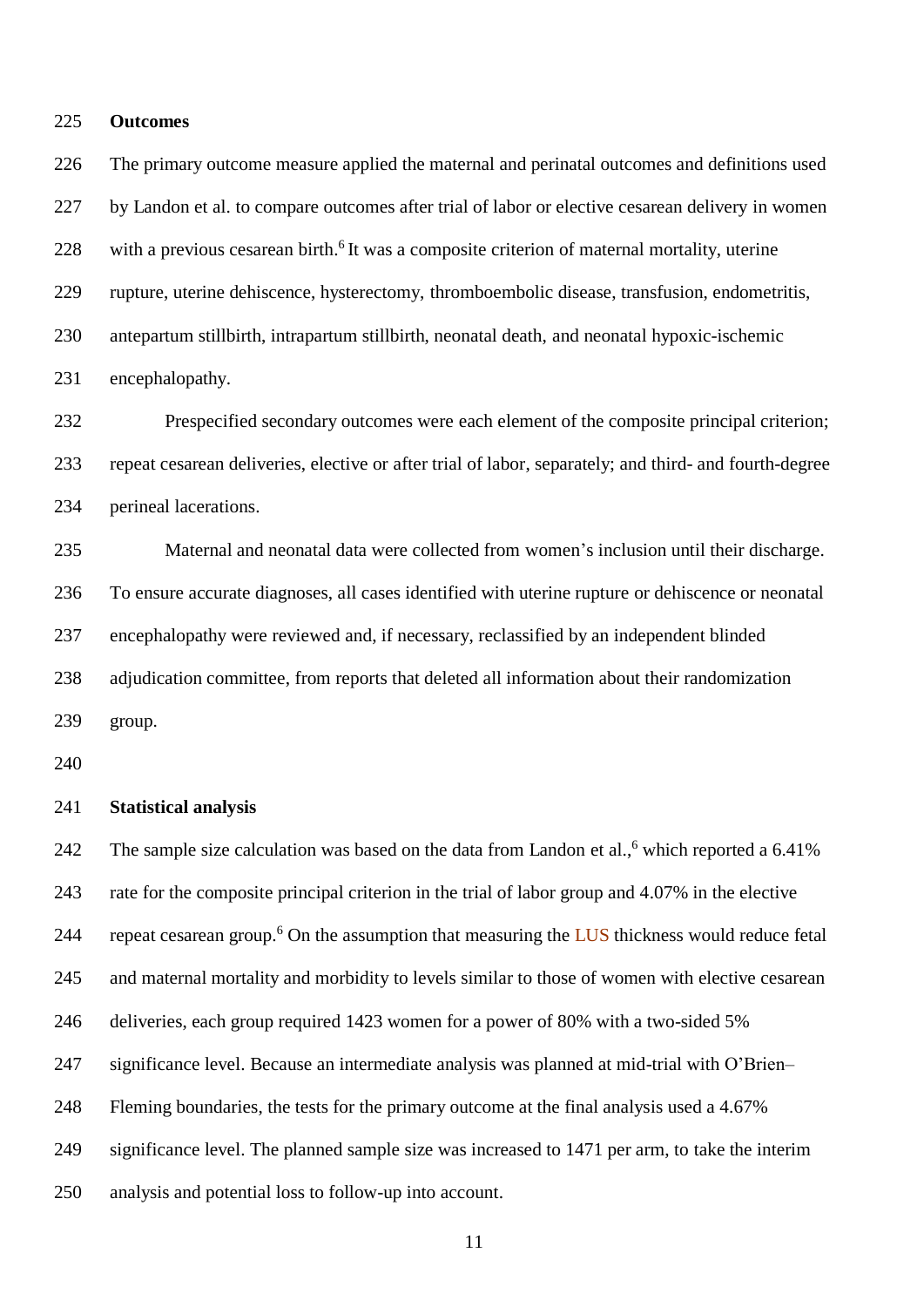The primary analysis applied the intention-to-treat principle, i.e., all randomized women were analyzed in the group to which they had been allocated, regardless of protocol deviations. Missing outcome data were handled by multiple imputation by chained equations; 20 datasets with complete data were generated and analyzed separately, and the resulting estimates pooled. Log-binomial models adjusted for parity (randomization stratification variable) were used to estimate relative risks. To account for clustering by center, we fit models with generalized estimating equations (GEE) with an exchangeable correlation matrix and derived risk difference estimates from them. For the primary outcome, sensitivity analyses used complete cases only and did not impute missing data or adjust for parity or center clustering. The trial was open-label, but the data analysts were blinded to allocated treatment group, 261 until the entire analysis was completed. Analyses were performed with R v 3.4.4. (The R Foundation for Statistical Computing, Vienna, Austria). **Role of the funding source** This study was funded by a research grant from the French Ministry of Health (*PHRC R* 12139) and sponsored by the Département de la Recherche Clinique et du Développement de l'Assistance Publique–Hôpitaux de Paris. The study sponsor did not participate in the study

design, data analysis, data interpretation, or writing of the report.

All authors confirm that they had full access to all the data in the study and accept

responsibility for submitting the article for publication.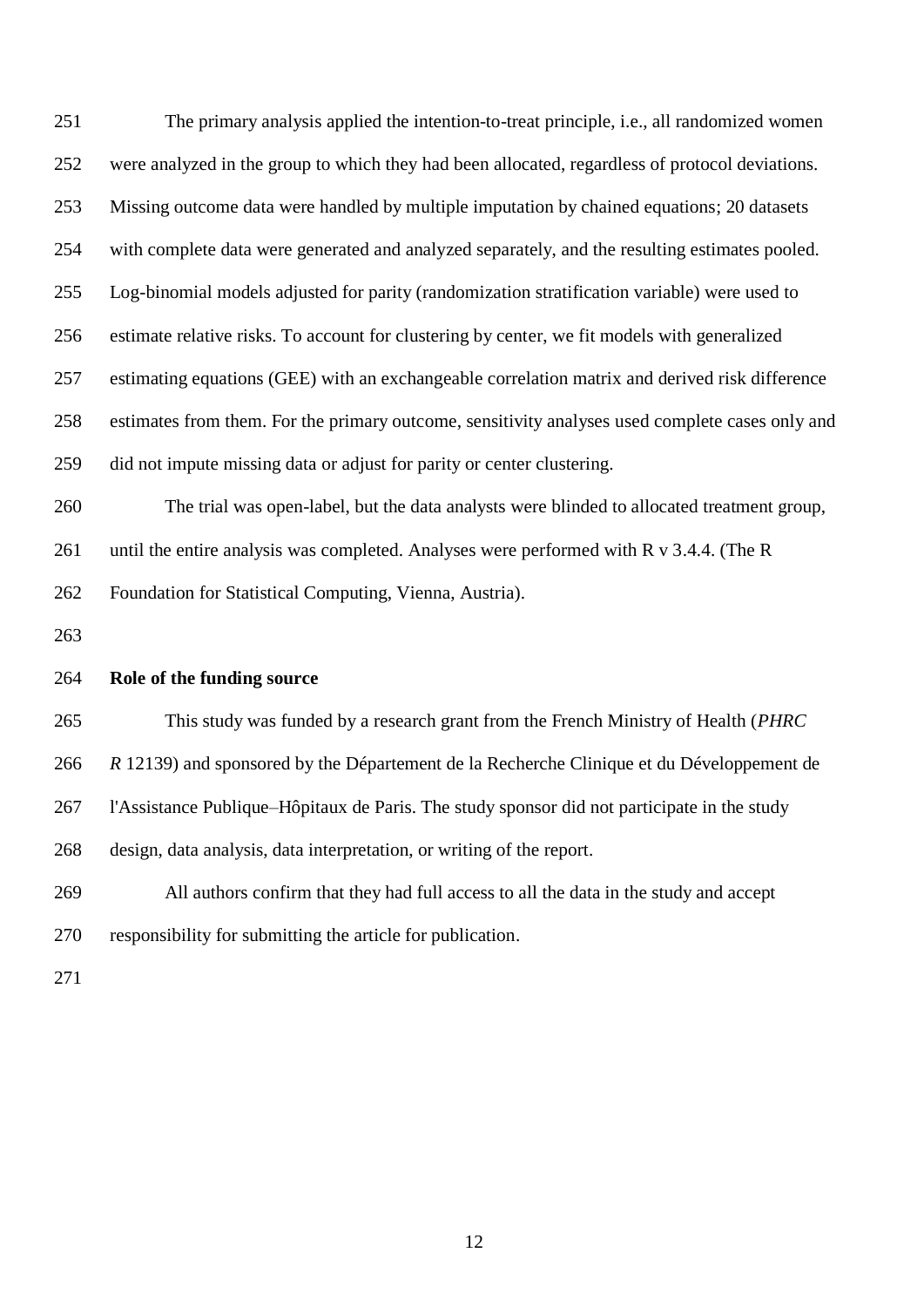**Results**

#### **Patient characteristics**

- From August 2013 to February 2018, 2948 women underwent randomization: 1472 were
- assigned to the study group, and 1476 to the control group (Fig. 1). These groups were similar at
- baseline (Table 1). Timing of and indications for the previous cesarean delivery in each group are
- reported in Table 2. Twenty-five women in the study group and 17 in the control group were lost
- to follow-up or withdrew consent.
- 

#### **Interventions**

 In the study group, LUS thickness was measured by ultrasound in 1435 (97.5%) women. It identified:

284 - 1351 (94.1%) women with a thickness >3.5 mm: trial of labor was recommended to

1326/1347 (98.4%) (4 missing data), and 1286/1348 (95.4%) (3 missing data) finally agreed.

- 286 84 (5.9%) women with a thickness  $\leq$ 3.5 mm: a planned cesarean delivery was proposed to
- 58/83 (69.9%) (1 with missing data), and 53/83 (63.9%) (1 missing data) finally agreed to this
- recommendation.
- 

#### **Primary outcome**

- After imputation of missing data and adjustment for center and parity, the primary
- composite outcome occurred in 3.4% of the study group and 4.3% of the control group (relative
- risk [RR], 0.78; 95% confidence interval [CI], 0.54–1.13). This finding remained unchanged in
- both sensitivity analyses (Table 3).
- 
- **Secondary outcomes**
- **Maternal outcomes**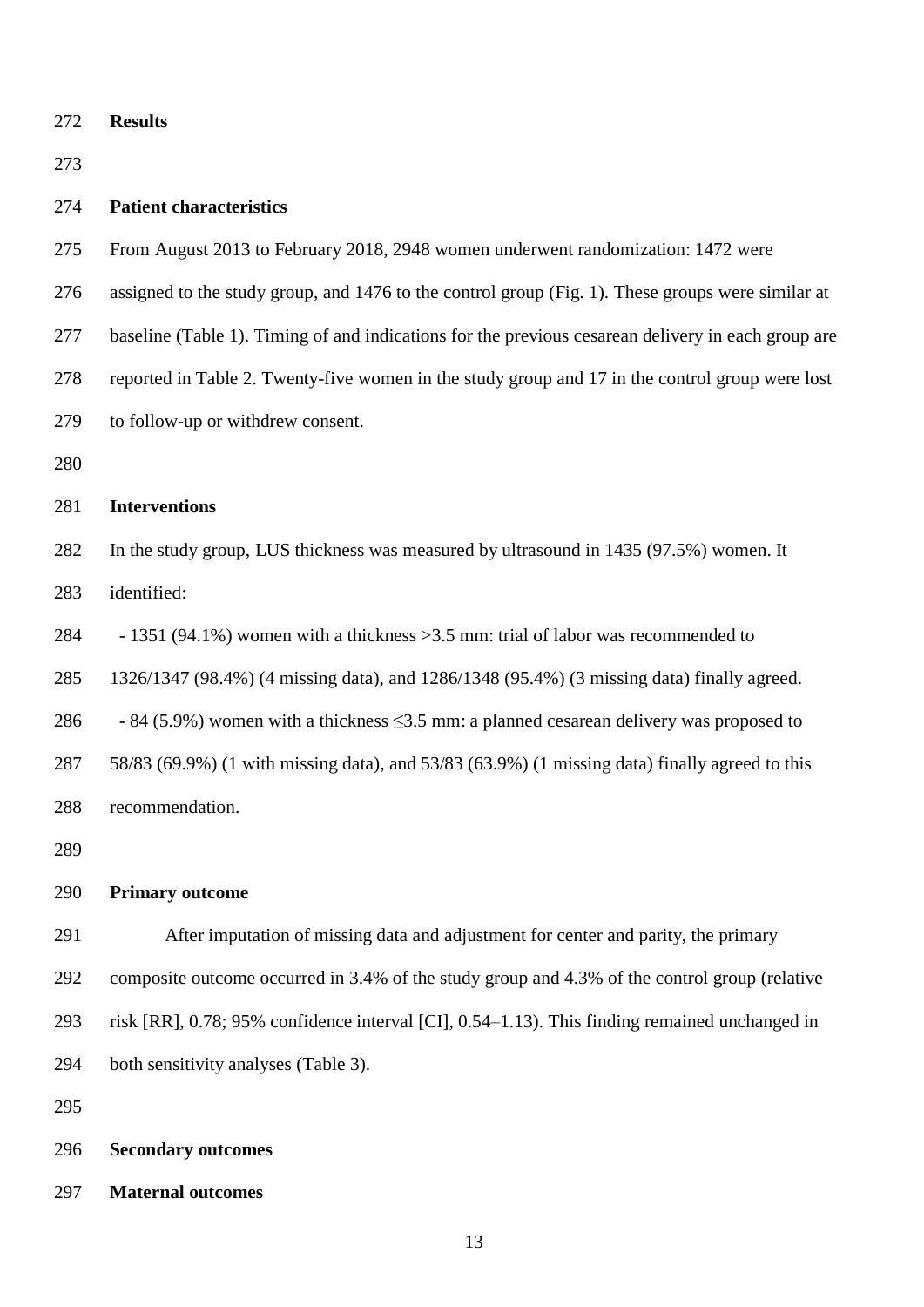No maternal deaths occurred during the study period. After imputation of missing data and adjustment for center and parity, the uterine rupture rate in the study group was 0.4% and in the control group 0.9% (RR, 0.43; 95% CI, 0.15–1.19) (Table 4). The 5 and 13 uterine ruptures in the study and control groups, respectively, were repaired by suture and no woman underwent a hysterectomy.

 The uterine dehiscence rates were also similar: 1.0% in the study group and 1.2% in the control group (RR, 0.86; 95% CI, 0.43–1.72) (Table 4). None of the 31 women with uterine dehiscence needed a hysterectomy (Table 5).

 Two hysterectomies occurred in each group (Table 5), three caused by an intractable hemorrhage due to uterine atony unresponsive to prostaglandins and the fourth due to an

accidental extension of the uterine incision after cesarean delivery when trial of labor failed.

The study and control groups did not differ significantly for rates of thromboembolic

disease, transfusion, or endometritis. Overall maternal morbidity was 2.9% in the study group

and 3.8% in the control group (RR, 0.78; 95% CI, 0.53–1.16) (Table 3).

The elective cesarean rates were 16.4% in the study group and 13.7% in the control group

(RR, 1.21; 95% CI, 1.00–1.47), and the rates of cesarean delivery during labor were similar:

respectively, 25.1% vs 25.0% (RR, 1.01; 95% CI, 0.89–1.14). No differences were observed in

the rates of severe perineal lacerations (Tables 4 and 5).

Finally, in the study group, the mean LUS thickness among the 5 women with uterine

rupture was 4.6 mm (standard deviation: 1.2). None had a thickness less than or equal to 3.5 mm.

Among the other women of this group, the mean LUS thickness was 5.4 mm (standard deviation:

2.4). The mean difference was equal to -0.8 (95% CI: -2.9 to 1.3; *P* = .45).

#### **Fetal and neonatal outcomes**

After imputation of missing data and adjustment for center and parity, the rate of antepartum

stillbirths in the study group was 0.2% and in the control group, 0.1% (RR, 1.65; 95% CI, 0.25–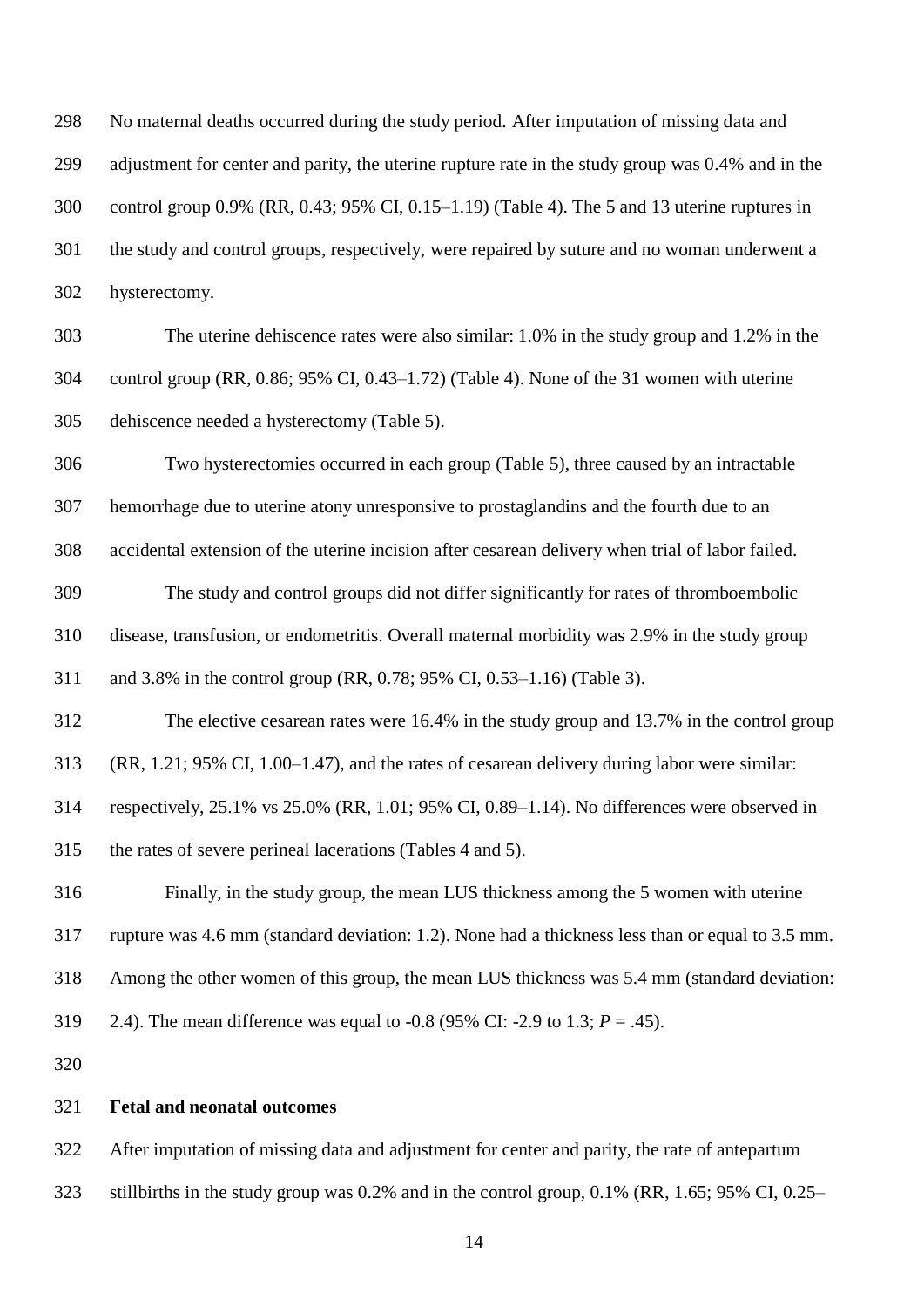| 324 | 10.8) (Table 4). The five antepartum still births were diagnosed at a routine visit or at admission  |
|-----|------------------------------------------------------------------------------------------------------|
| 325 | for uterine contractions (Table 5), and none was associated with uterine rupture. No intrapartum     |
| 326 | still birth occurred. The only neonatal death (control group) occurred after elective cesarean birth |
| 327 | before labor for severe fetal heart rate abnormalities diagnosed during a routine visit. No uterine  |
| 328 | rupture was observed.                                                                                |
| 329 | The rates of neonatal encephalopathy were similar in the study and control groups: 0.2%              |

- vs 0.5%, respectively (RR, 0.48; 95% CI, 0.12–1.87) (Table 3). None of the 10 cases of neonatal encephalopathy occurred after uterine rupture (Table 5).
-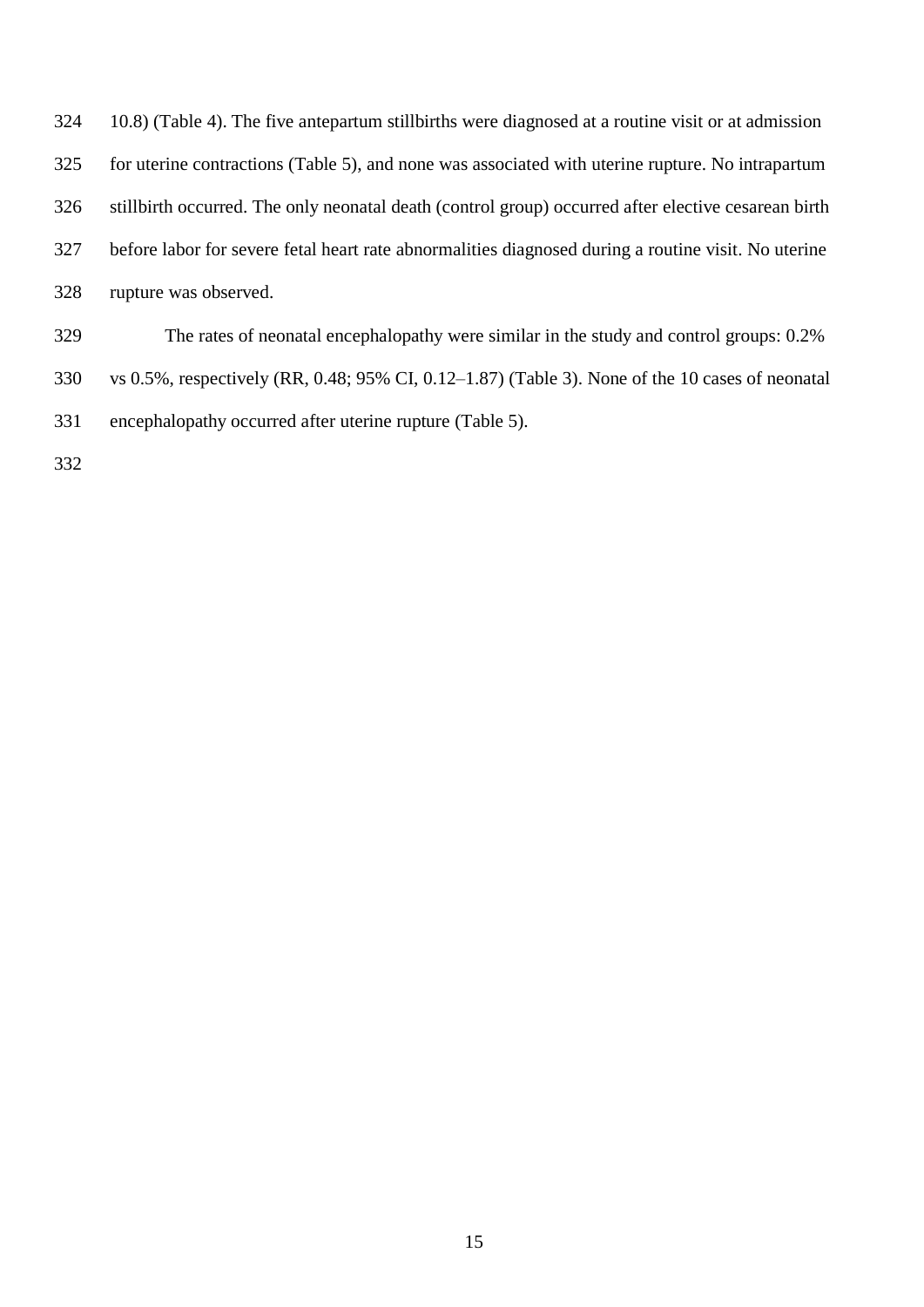**Comment:**

#### **Principal Findings**

 In this randomized trial, we found no statistically significant difference in the frequency of the primary outcome between women with a previous cesarean delivery randomly assigned to ultrasound measurement of the LUS thickness and women assigned to standard management.

#### **Results in the Context of What is Known**

 In a landmark observational study, Rozenberg et al. showed that the risk of a defective scar was directly related to the degree of thinning of the LUS on ultrasound between 36 and 38 weeks of gestation.<sup>21</sup> Since this publication, numerous other observational studies have also 343 assessed this relation,  $15-20$ ,  $25-30$  and three meta-analyses have concluded that the thickness on ultrasound of the LUS is a strong predictor of a uterine scar defect in women with a prior 345 cesarean delivery.<sup>24,31,32</sup> In a multicenter prospective study, Jastrow et al. included this measurement in the decision about mode of delivery. Among 1849 women with a previous 347 cesarean delivery, 984 had a trial of labor and there were no symptomatic uterine ruptures.<sup>33</sup> 348 In accordance with the method initially reported by Rozenberg et al.,  $2^{1}$  we included the bladder wall in the measurement of the LUS and note that this method of LUS ultrasound measurement yields an excellent negative predictive value for the risk of a uterine defect (99.3%) with the 3.5 mm cutoff. In a prospective cohort study including 236 women with a previous cesarean delivery, Bujold et al. measured the full thickness and the myometrial thickness only between 35 and 38 weeks of gestation. Only the full LUS thickness was associated with the risk 354 of complete uterine rupture.<sup>23</sup> Finally, Gizzo et al. measured transabdominally the total LUS and myometrial thickness only in all patients before undergoing a CD and reported that measuring the myometrial layer was more technically challenging. This finding raises the question of 357 reproducibility of this myometrial layer measurement alone.<sup>20</sup>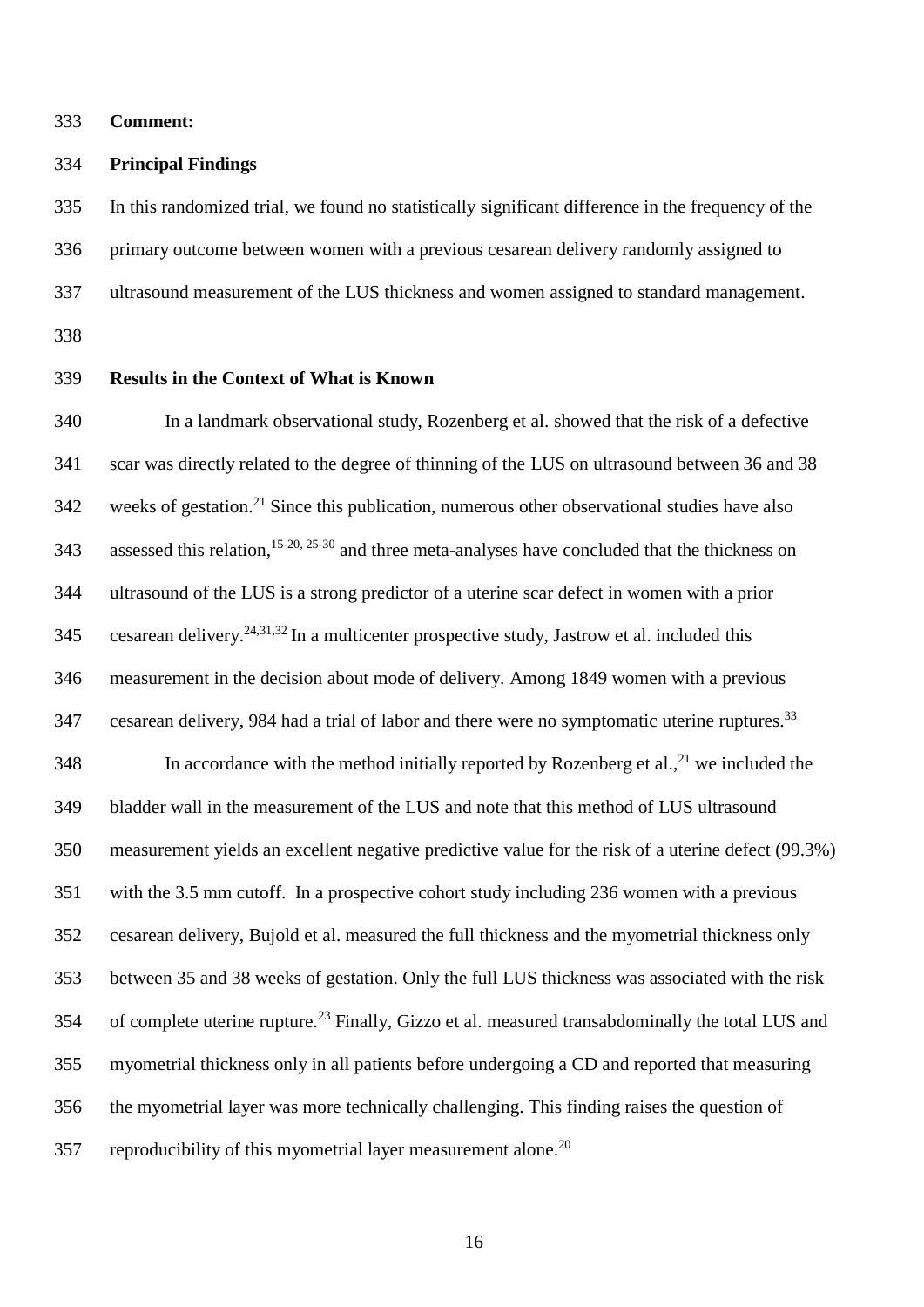Transvaginal sonography was not used to measure the LUS thickness in our study. In cesareans in France, the hysterotomy is usually performed above the vesico-uterine pouch, thus too distant from the transvaginal transducer to produce an adequate image of the thinnest area of the upper third of the LUS. Six studies have specifically evaluated the predictive value of transvaginal sonographic examination of the LUS in pregnant women with previous cesarean deliveries. However, the methodology of these studies precludes any reliable conclusion. Three studies compared the antepartum LUS thickness measurements only with direct intraoperative 365 observation at the elective repeated  $CD^{15,29,34}$  and therefore did not allow the performance of the LUS examination to be tested after TOLAC. This leads to a substantial overestimation of the 367 potential risks of uterine rupture. Furthermore, in the studies by Qureshi et al.<sup>26</sup> and Montanari et 368 al.,<sup>35</sup> which respectively included 43 and 61 pregnant women with a previous cesarean, only 26 and 8 had a TOLAC. Finally, the study by Asakura et al. included 186 women with a previous 370 cesarean, 125 of whom had a TOLAC but none a uterine rupture.<sup>27</sup> Finally, as clarified in the most recent meta-analysis, the only ultrasound methodology that has been validated to correlate with uterine rupture in previous studies is the transabdominal measurement of the full LUS 373 thickness.<sup>24</sup>

 We used the 3.5 mm cutoff point from the Rozenberg study because we considered it to 375 have the lowest risk of bias when we designed our randomized trial, $^{21}$  as it was the largest series including 642 pregnant women with a previous cesarean, 517 of whom underwent a TOLAC, and, importantly, caregivers were blinded to the LUS measurement. However, the recent meta- analysis of Swift et al. including 28 studies showed that, when measuring the full LUS thickness by transabdominal ultrasound, a LUS thickness >3.65 mm provides reassurance that the 380 likelihood of uterine rupture is lower.<sup>24</sup> A future analysis of our data may provide useful information to determine whether a better cutoff point than 3.5 mm could identify the women at the highest risk of uterine rupture.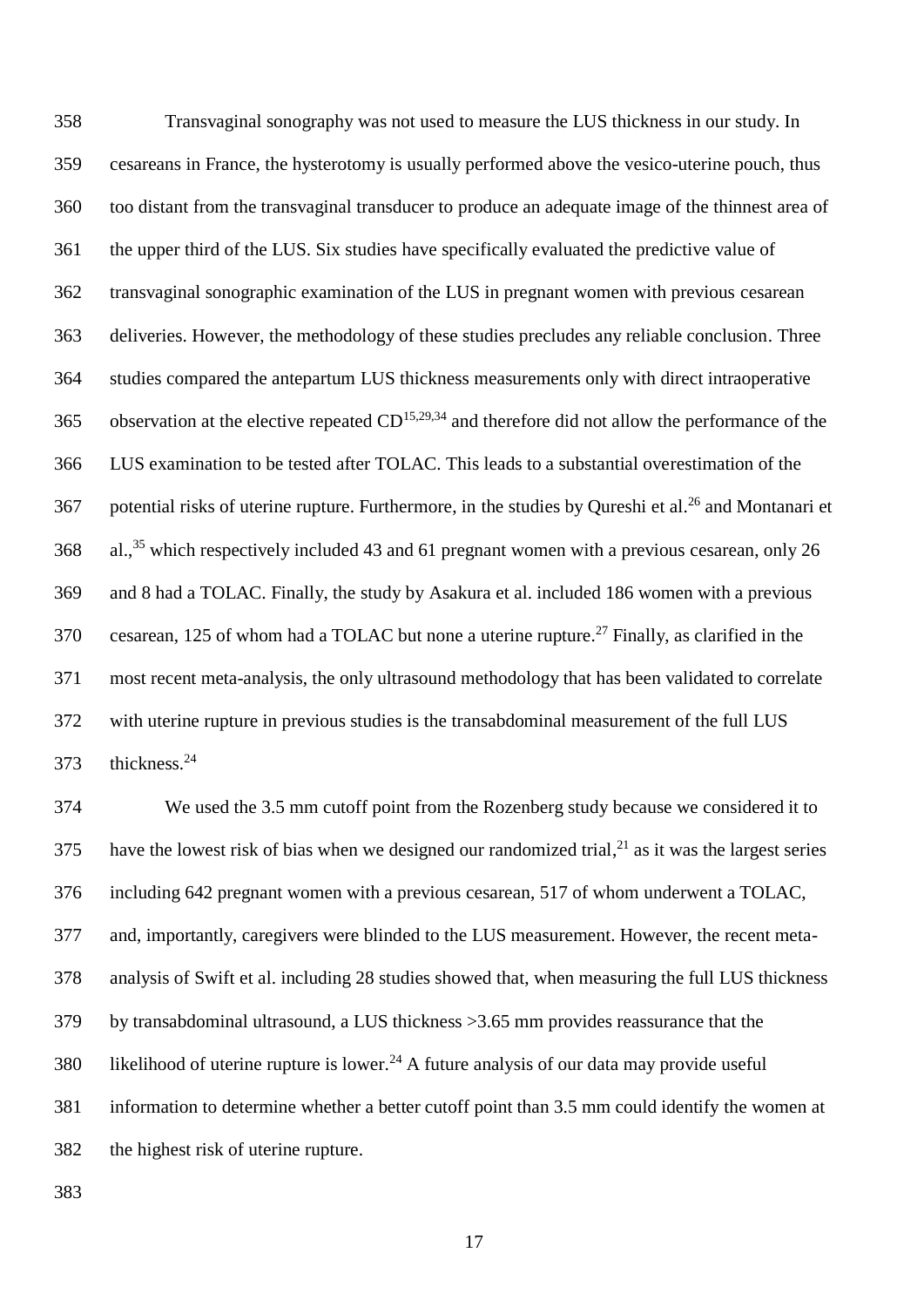#### **Clinical and Research Implications**

 This trial presented important challenges. Evaluating a complex intervention is much more difficult than evaluating the effectiveness of a drug, especially when this complex intervention is only one tool among several to help make an informed decision about TOLAC. Furthermore, because of the lower-than-expected incidence of the primary composite outcome, our study was underpowered. We hypothesized an absolute decrease in primary composite outcome rate of 2.34% but found an absolute difference of only 0.9%. Our sample size was insufficient to demonstrate such small differences. We conducted this trial at eight referral university hospitals with a neonatal intensive care unit and immediate availability of an obstetrician, anesthesiologist, and neonatologist. These factors probably help to explain the low incidence of the primary composite outcome. Additional research is thus required before any formal conclusions, especially since our results, despite their lack of statistical significance, continue to point in the same direction as the evidence before this study.

#### **Strengths and Limitations**

 This trial has several strengths. Using the keywords pregnancy, lower uterine segment, cesarean, ultrasound, and uterine rupture, we performed an electronic search of PubMed for relevant articles published from January 1980 through December 2020. After this search, we conclude that this is the first randomized controlled trial evaluating the effectiveness of ultrasound measurement of the LUS in reducing fetal and maternal morbidity and mortality at delivery among women with a prior cesarean birth. It was large, analyzed by the intent-to-treat principle, and pragmatic, reflecting real life.

 Limitations of the trial should be noted. As previously stated, our study was underpowered. Because masking was not feasible, ascertainment bias is possible. However, all cases of uterine rupture, uterine dehiscence, and neonatal encephalopathy were reviewed, and, if necessary, reclassified by a blinded adjudication committee. Furthermore, a potential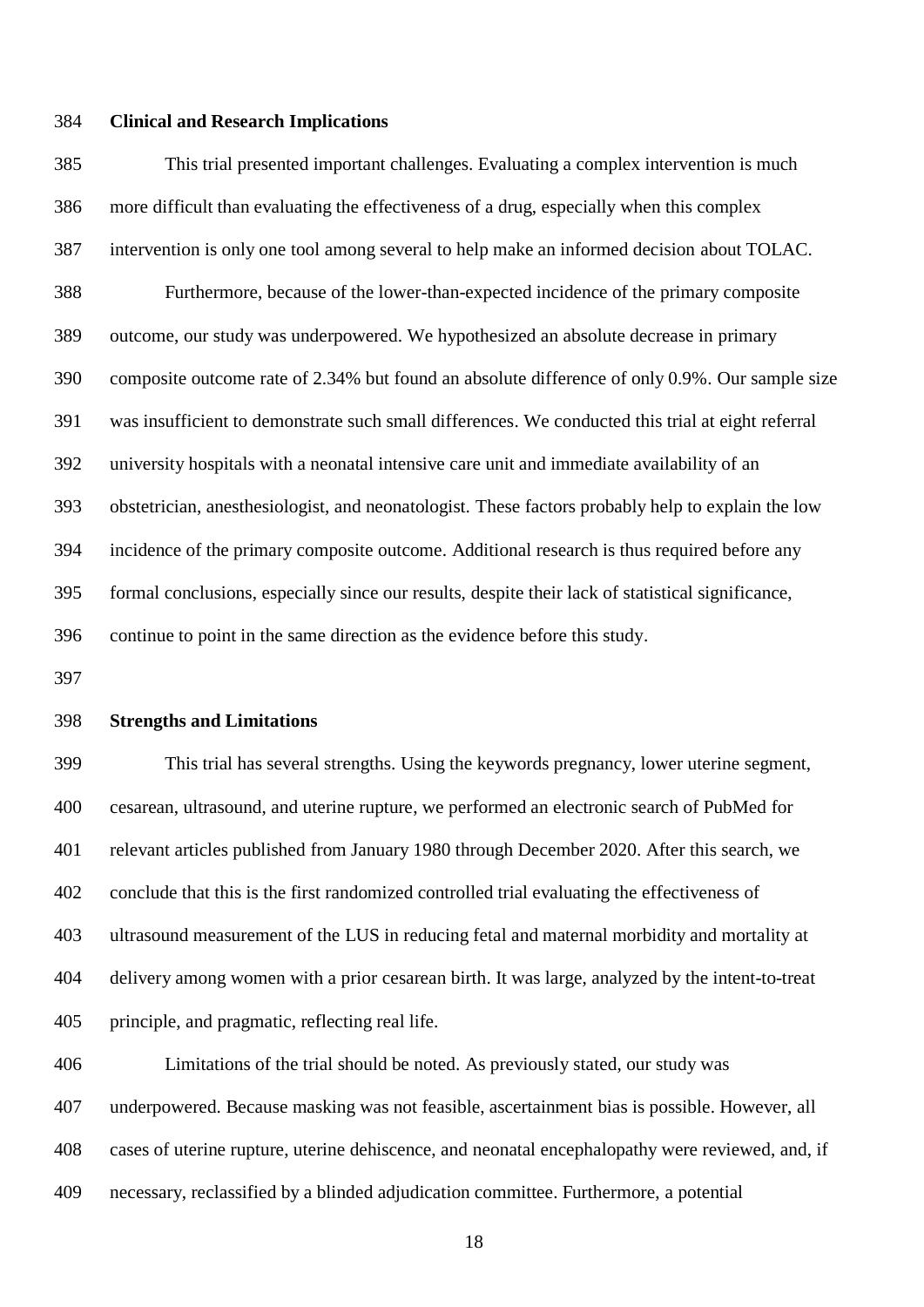performance bias associated with the management of labor by obstetric providers aware of the value of the LUS measurement was possible. However, the similar rates of cesarean deliveries during labor indicate that this potential performance bias is unlikely.

 Our primary outcome is a composite outcome of various entities of very disparate significance. However, the true question raised by the introduction of ultrasound measurement of LUS thickness into clinical practice for a woman with a previous CD is not simply if the ultrasound examination predicts the risk of uterine rupture but whether this examination can help reduce the risks of maternal-fetal mortality and morbidity associated with the uterine defect by better selection of candidates for TOLAC. Uterine rupture is only a surrogate marker. Therefore, 419 like Landon et al. in their study,<sup>6</sup> we have considered that the most interesting endpoint to assess the utility of ultrasound measurement of LUS thickness was a composite outcome of maternal-fetal mortality and morbidity.

 Another weakness of our study was the absence of data about patients before their enrollment. Therefore, we do not know how many women did not meet the inclusion criteria, the reasons for their ineligibility, or how many eligible women declined to participate.

 As this was a pragmatic trial, the quality of the images was not verified later. Therefore, we do not know how many cases were technically inadequate. However, consistent with our "real-life" approach, no woman was excluded after randomization due to poor visualization of the lower uterine segment.

 Finally, the generalizability of our results should be interpreted with caution, for all centers were referral university hospitals with a neonatal intensive care unit.

 In summary, we found that ultrasound measurements of LUS thickness did not result in a statistically significantly lower frequency of maternal and perinatal adverse outcomes than standard management. However, our study was underpowered. Accordingly, while we think that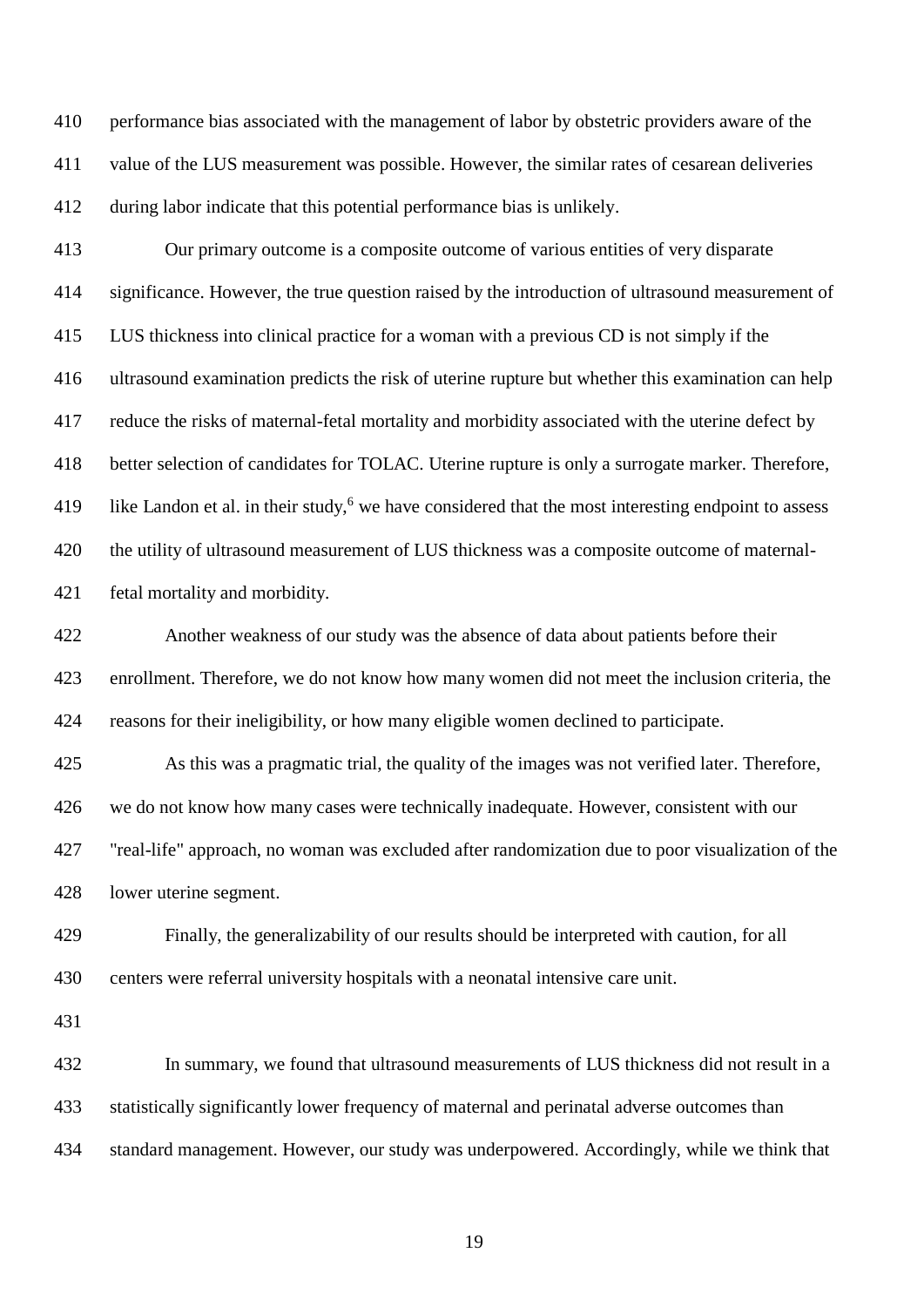ultrasound measurements of LUS thickness cannot be recommended in routine practice, we hope that our results encourage further research.

#### **Contributors**

Patrick Rozenberg and Isabelle Boutron contributed to the study design and methodology.

Marie-Victoire Sénat, Philippe Deruelle, Norbert Winer, Emmanuel Simon, Yves Ville, Gilles

Kayem, and Raoul Desbrière were responsible for the oversight of the study at their respective

hospitals and contributed to the recruitment of participants.

Raphael Porcher and Élodie Perrodeau were responsible for data analysis.

Patrick Rozenberg and Isabelle Boutron wrote the first draft of the manuscript. All authors

contributed to critical revision of the manuscript for important intellectual content and gave final

approval.

#### **Declaration of interests**

We declare no competing interests.

#### **Data sharing**

The study dataset, including anonymised individual participant data and a data dictionary

defining each field in the dataset, will be available to appropriate academic parties for qualified

researchers upon request from the principal investigator, PR. Data availability is in accordance

with the hospital ethics committee approval, and subject to submission of a suitable and clinically

important study protocol, provided with a signed data access agreement. The study protocol will

be made available if necessary for the proposed study. All data will be made available upon

publication of this manuscript and be shared via email.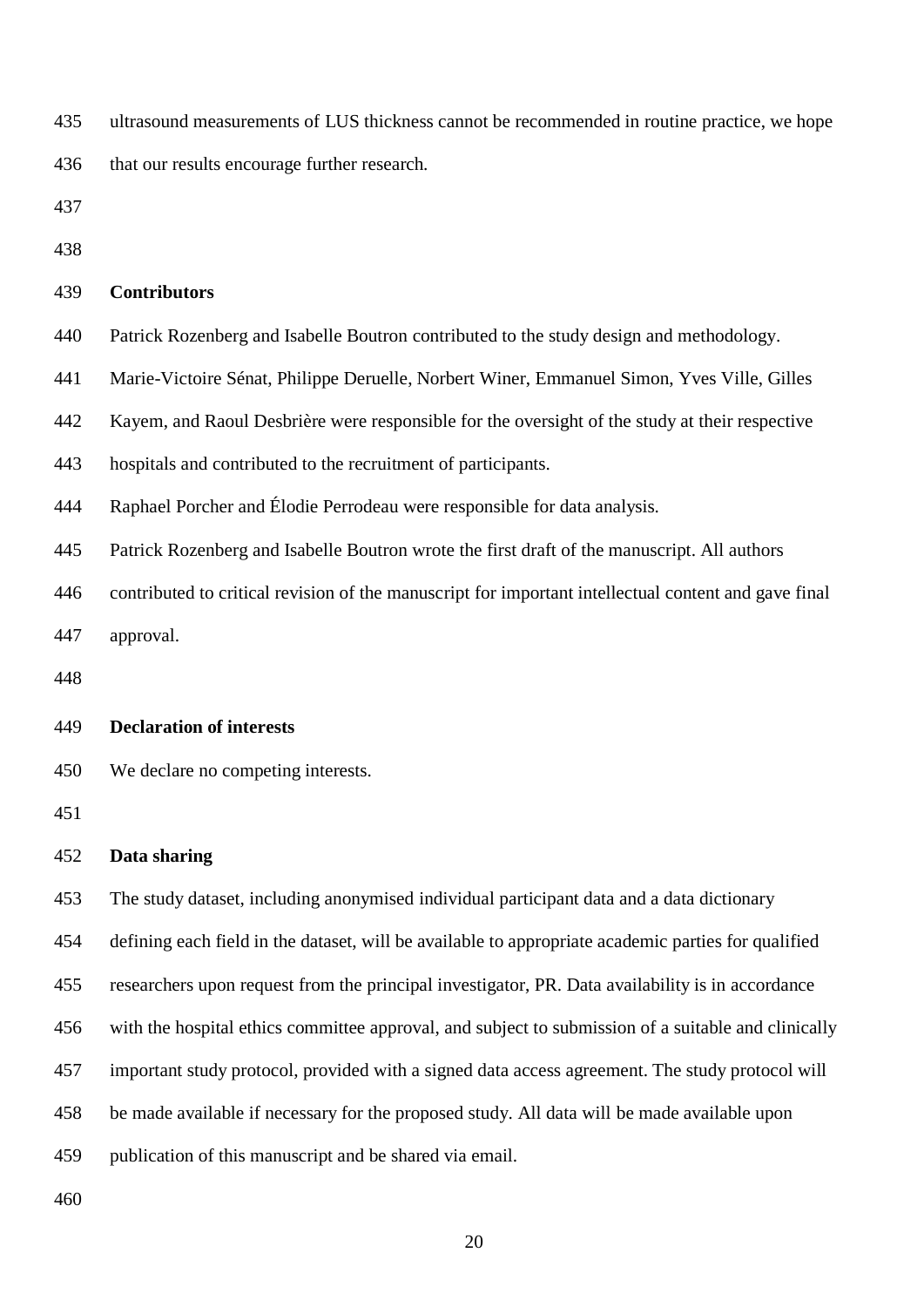#### **Acknowledgments:**

 The authors thank URC-CIC Paris Descartes Necker/Cochin (Laurence Bussières, Laurence Lecomte, and Gael Plastow) for implementation, monitoring and data management of the study.

They also thank the members of the independent adjudication committee: Pr François

Goffinet (Department of Obstetrics, Port Royal, Cochin Hospital, AP-HP) and Pr Pierre-Henri

Jarreau (Neonatal Intensive Care Unit, Port Royal, Cochin Hospital, AP-HP).

They are also indebted to Ms Shohreh Azimi for her assistance (Département de la

Recherche Clinique et du Développement de l'Assistance Publique–Hôpitaux de Paris, Saint

Louis Hospital).

 The investigators are grateful to the Program Committee of the Society for Maternal-Fetal Medicine (SMFM) for selecting the abstract for the 2020 Plenary Session.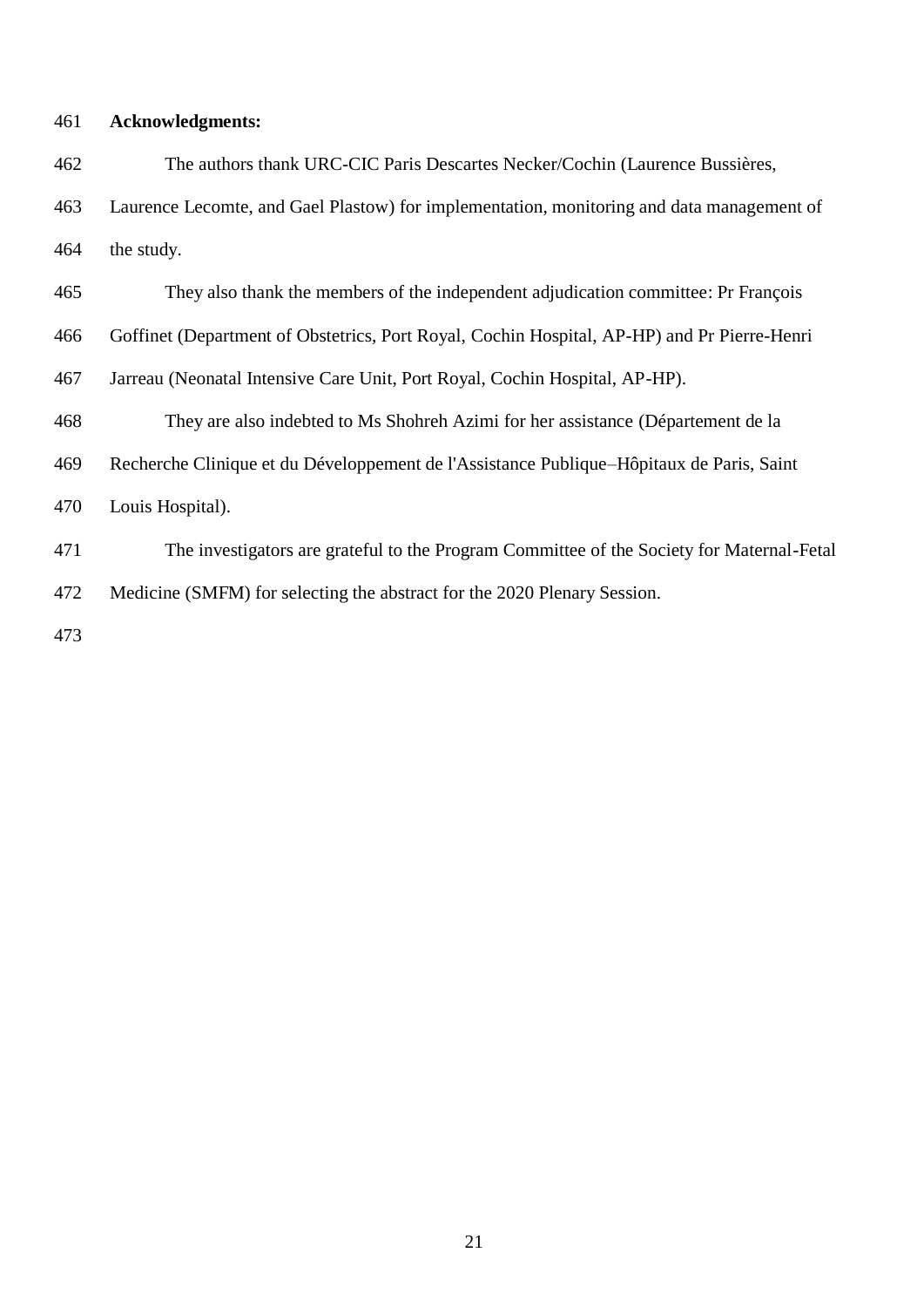#### **References**

- 1. ACOG Practice Bulletin No. 205: Vaginal Birth After Cesarean Delivery. Obstet Gynecol. 2019;133:e110-e127.
- 2. Boerma T, Ronsmans C, Melesse DY, et al. Global epidemiology of use of and disparities in
- caesarean sections. Lancet. 2018;392:1341-1348.
- 3. Guise JM, Denman MA, Emeis C, et al. Vaginal birth after cesarean: new insights on maternal
- and neonatal outcomes. Obstet Gynecol. 2010;115:1267-78.
- 4. American College of Obstetricians and Gynecologists (College); Society for Maternal-Fetal
- Medicine, Caughey AB, Cahill AG, Guise JM, Rouse DJ. Safe prevention of the primary
- cesarean delivery. Am J Obstet Gynecol. 2014;210:179-93.
- 5. National Institutes of Health Consensus Development Conference Panel. National Institutes of
- Health Consensus Development conference statement: vaginal birth after cesarean: new insights
- March 8-10, 2010. Obstet Gynecol. 2010;115:1279-95.
- 6. Landon MB, Hauth JC, Leveno KJ, et al. National Institute of Child Health and Human
- Development Maternal-Fetal Medicine Units Network. Maternal and perinatal outcomes
- associated with a trial of labor after prior cesarean delivery. N Engl J Med. 2004;351:2581-9.
- 7. Crowther CA, Dodd JM, Hiller JE, et al. Birth After Caesarean Study Group. Planned vaginal
- birth or elective repeat caesarean: patient preference restricted cohort with nested randomised
- trial. PLoS Med.2012;9:e1001192.
- 8. Young CB, Liu S, Muraca GM, et al.; Canadian Perinatal Surveillance System. Mode of
- delivery after a previous cesarean birth and associated maternal and neonatal morbidity. CMAJ. 2018;190:E556-E564.
- 9. Fitzpatrick KE, Kurinczuk JJ, Bhattacharya S, et al.. Planned mode of delivery after previous
- cesarean section and short-term maternal and perinatal outcomes: A population-based record
- linkage cohort study in Scotland. PLoS Med.2019;16:e1002913.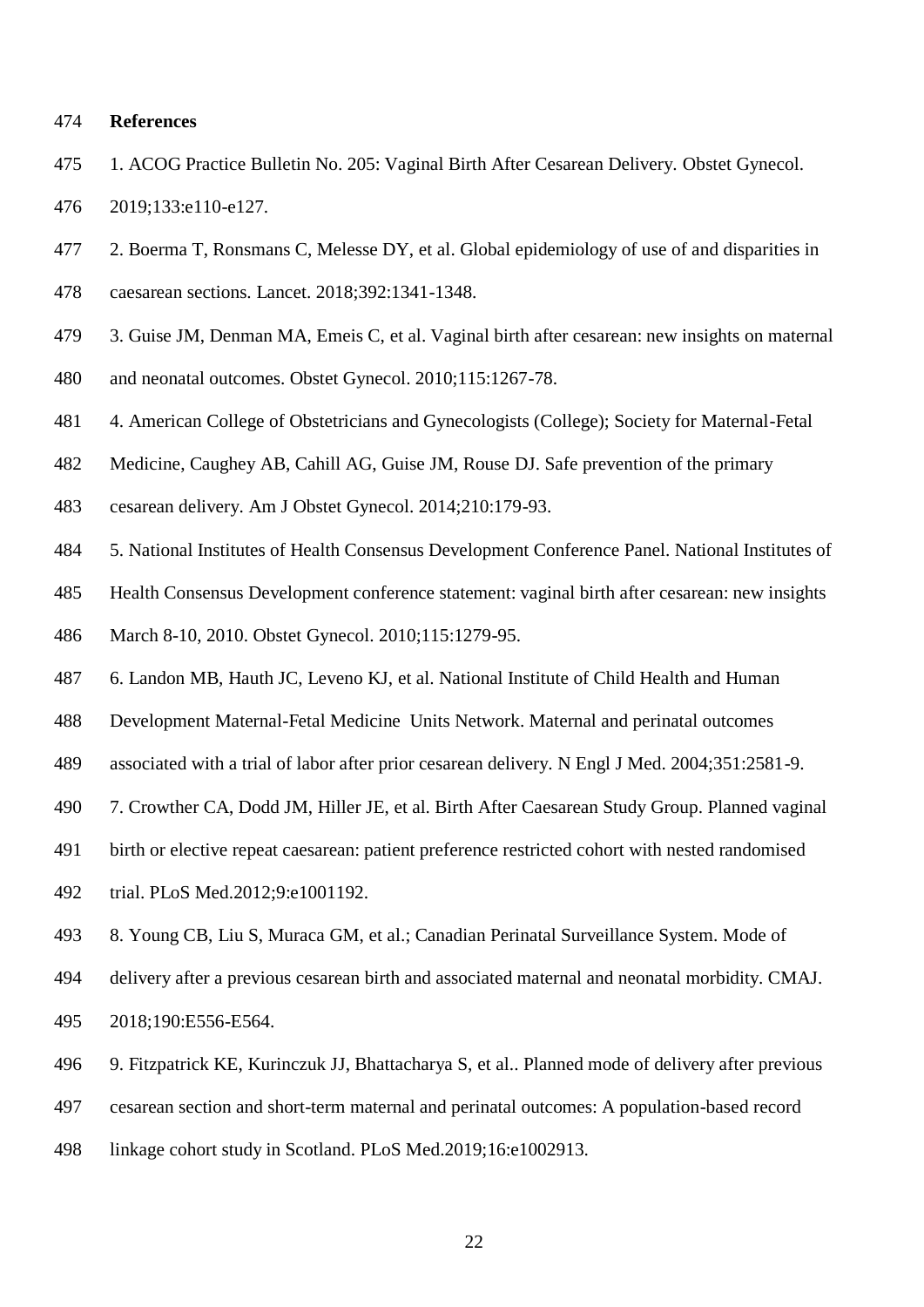- 10. Silver RM, Landon MB, Rouse DJ, et al. Maternal morbidity associated with multiple repeat
- cesarean deliveries: National Institute of Child Health and Human Development maternal-fetal
- medicine units network. Obstet Gynecol 2006;107:1226-32.
- 11. Marshall NE, Fu R, Guise JM. Impact of multiple cesarean deliveries on maternal morbidity:
- a systematic review. AmJ Obstet Gynecol 2011;205:262.e1-8.
- 12. Smith GC, Pell JP, Dobbie R. Cesarean section and risk of unexplained stillbirth in
- subsequent pregnancy. Lancet 2003;362:1779-84.
- 13. Solheim KN, Esakoff TF, Little SE, et al. The effect of cesarean delivery rates on the future
- incidence of placenta previa, placenta accreta, and maternal mortality. J Matern Fetal Neonatal
- Med 2011;24:1341-6.
- 14. [Michaels WH,](https://www.ncbi.nlm.nih.gov/pubmed/?term=Michaels%20WH%5BAuthor%5D&cauthor=true&cauthor_uid=3275907) [Thompson HO,](https://www.ncbi.nlm.nih.gov/pubmed/?term=Thompson%20HO%5BAuthor%5D&cauthor=true&cauthor_uid=3275907) [Boutt A,](https://www.ncbi.nlm.nih.gov/pubmed/?term=Boutt%20A%5BAuthor%5D&cauthor=true&cauthor_uid=3275907) et al. Ultrasound diagnosis of defects in the scarred
- lower uterine segment during pregnancy. [Obstet Gynecol.](https://www.ncbi.nlm.nih.gov/pubmed/?term=Michaels+WH%2C+Thompson+HO%2C+Boutt+A%2C+Schreiber+FR%2CMichaels+SL%2C+Karo+J.) 1988;71:112-20.
- 15. [Gotoh H,](https://www.ncbi.nlm.nih.gov/pubmed/?term=Gotoh%20H%5BAuthor%5D&cauthor=true&cauthor_uid=10725496) [Masuzaki H,](https://www.ncbi.nlm.nih.gov/pubmed/?term=Masuzaki%20H%5BAuthor%5D&cauthor=true&cauthor_uid=10725496) [Yoshida A,](https://www.ncbi.nlm.nih.gov/pubmed/?term=Yoshida%20A%5BAuthor%5D&cauthor=true&cauthor_uid=10725496) et al. Predicting incomplete uterine rupture with vaginal
- sonography during the late second trimester in women with prior cesarean[. Obstet](https://www.ncbi.nlm.nih.gov/pubmed/?term=Gotoh+H%2C+Masuzaki+H%2C+Yoshida+A%2C+Yoshimura+S%2C+Miyamura+T%2C+Ishimaru+T)
- [Gynecol.](https://www.ncbi.nlm.nih.gov/pubmed/?term=Gotoh+H%2C+Masuzaki+H%2C+Yoshida+A%2C+Yoshimura+S%2C+Miyamura+T%2C+Ishimaru+T) 2000;95:596-600.
- 16. [Tanik A,](https://www.ncbi.nlm.nih.gov/pubmed/?term=Tanik%20A%5BAuthor%5D&cauthor=true&cauthor_uid=8873858) [Ustun C,](https://www.ncbi.nlm.nih.gov/pubmed/?term=Ustun%20C%5BAuthor%5D&cauthor=true&cauthor_uid=8873858) [Cil E,](https://www.ncbi.nlm.nih.gov/pubmed/?term=Cil%20E%5BAuthor%5D&cauthor=true&cauthor_uid=8873858) et al. Sonographic evaluation of the wall thickness of the lower
- uterine segment in patients with previous cesarean section. [J Clin Ultrasound.](https://www.ncbi.nlm.nih.gov/pubmed/?term=Tanik+A%2C+Ustun+C%2C+Cil+E%2C+Arslan+A.) 1996;24:355-7.
- 17. [Suzuki S,](https://www.ncbi.nlm.nih.gov/pubmed/?term=Suzuki%20S%5BAuthor%5D&cauthor=true&cauthor_uid=11194423) [Sawa R,](https://www.ncbi.nlm.nih.gov/pubmed/?term=Sawa%20R%5BAuthor%5D&cauthor=true&cauthor_uid=11194423) [Yoneyama Y,](https://www.ncbi.nlm.nih.gov/pubmed/?term=Yoneyama%20Y%5BAuthor%5D&cauthor=true&cauthor_uid=11194423) et al. Preoperative diagnosis of dehiscence of the lower
- uterine segment in patients with a single previous Caesarean section. [Aust N Z J Obstet](https://www.ncbi.nlm.nih.gov/pubmed/11194423)
- [Gynaecol.](https://www.ncbi.nlm.nih.gov/pubmed/11194423) 2000;40:402-4.
- 18. Cheung VYT, Constantinescu OC, Ahluwalia BS. Sonographic evaluation of the lower
- uterine segment in patients with previous cesarean delivery. J Ultrasound Med. 2004;23:1441‐
- 1447.
- 19. Sen S, Malik S, Salhan S. Ultrasonographic evaluation of lower uterine segment thickness in
- patients of previous cesarean section. Int J Gynaecol Obstet. 2004;87:215‐219.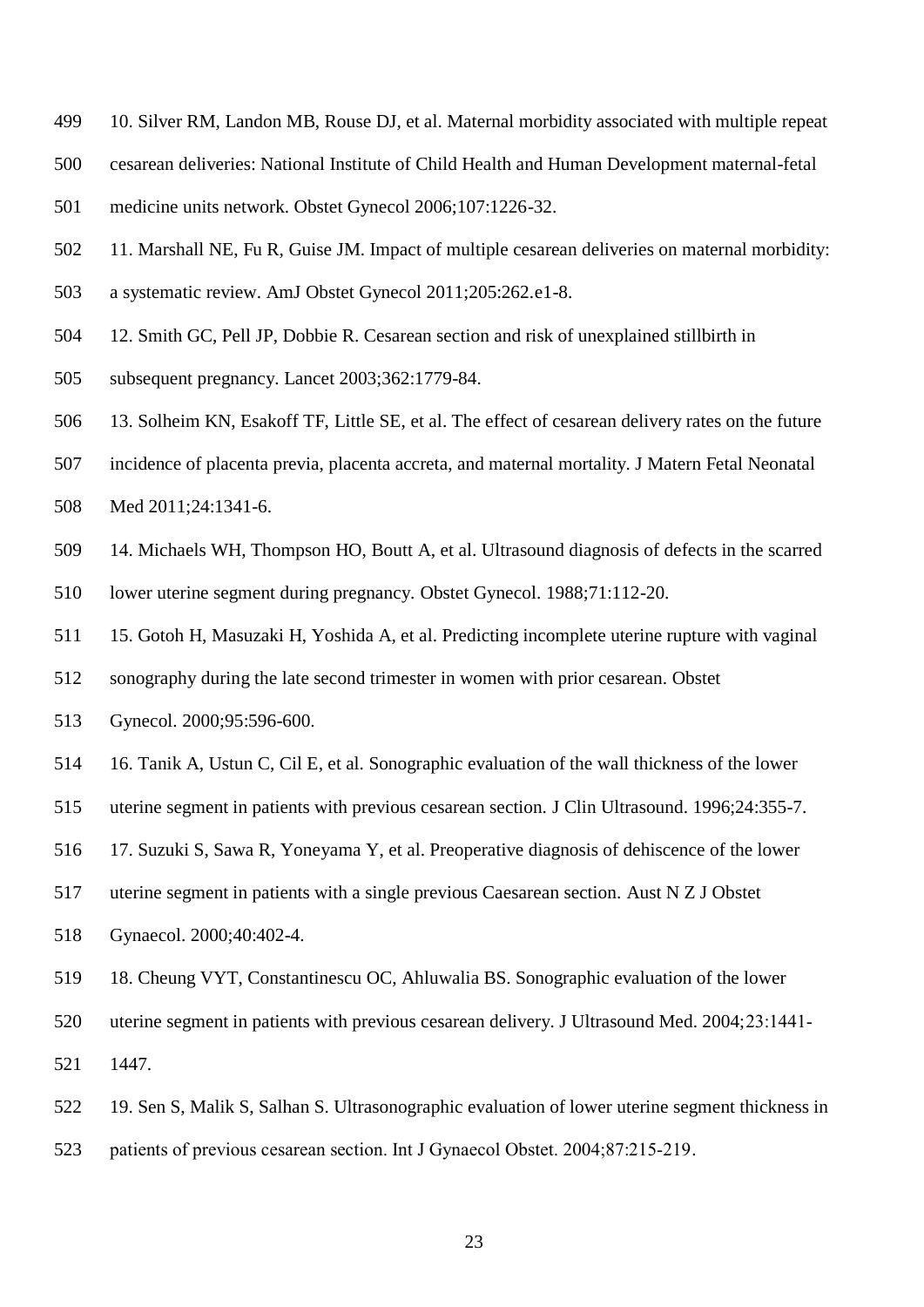- 20. Gizzo S, Zambon A, Saccardi C, et al. Effective anatomical and functional status of the lower uterine segment at term: estimating the risk of uterine dehiscence by ultrasound. Fertil Steril. 2013;99:496‐501.
- 21. Rozenberg P, Goffinet F, Phillippe HJ, et al. Ultrasonographic measurement of lower uterine segment to assess risk of defects of scarred uterus. Lancet.1996;347:281-4.
- 22. Cheung VYT. Sonographic measurement of the lower uterine segment thickness in women
- with previous caesarean section. J Obstet Gynaecol Can. 2005;27:674‐681.
- 23. Bujold E, Jastrow N, Simoneau J, et al. Prediction of complete uterine rupture by
- 532 sonographic evaluation of the lower uterine segment. Am J Obstet Gynecol. 2009;201:e1-e6.
- 24. Swift BE, Shah PS, Farine D. Sonographic lower uterine segment thickness after prior
- cesarean section to predict uterine rupture: A systematic review and meta-analysis. Acta Obstet
- Gynecol Scand. 2019;98:830-41.
- 25. [Fukuda](https://www.ncbi.nlm.nih.gov/pubmed/?term=Fukuda%20M%5BAuthor%5D&cauthor=true&cauthor_uid=2018409) M, [Shimizu T,](https://www.ncbi.nlm.nih.gov/pubmed/?term=Shimizu%20T%5BAuthor%5D&cauthor=true&cauthor_uid=2018409) [Ihara Y,](https://www.ncbi.nlm.nih.gov/pubmed/?term=Ihara%20Y%5BAuthor%5D&cauthor=true&cauthor_uid=2018409) et al. Ultrasound examination of caesarean section scars
- during pregnancy. [Arch Gynecol Obstet.](https://www.ncbi.nlm.nih.gov/pubmed/?term=Fukuda+M%2C+Shimizu+T%2C+Ihara+Y%2C+Fukuda+K%2C+Natsuyama+E%2C+Mochizuki+M.) 1991;248:129-38
- 26. [Qureshi B,](https://www.ncbi.nlm.nih.gov/pubmed/?term=Qureshi%20B%5BAuthor%5D&cauthor=true&cauthor_uid=9453117) [Inafuku K,](https://www.ncbi.nlm.nih.gov/pubmed/?term=Inafuku%20K%5BAuthor%5D&cauthor=true&cauthor_uid=9453117) [Oshima K,](https://www.ncbi.nlm.nih.gov/pubmed/?term=Oshima%20K%5BAuthor%5D&cauthor=true&cauthor_uid=9453117) et al. Ultrasonographic evaluation of lower uterine segment
- to predict the integrity and quality of cesarean scar during pregnancy: a prospective study.
- [Tohoku J Exp Med.](https://www.ncbi.nlm.nih.gov/pubmed/?term=Qureshi+B%2C+Inafuku+K%2C+Oshima+K%2C+Masamoto+H%2C+Kanazawa+K) 1997;183:55-65.
- 27. [Asakura H,](https://www.ncbi.nlm.nih.gov/pubmed/?term=Asakura%20H%5BAuthor%5D&cauthor=true&cauthor_uid=11031364) [Nakai A,](https://www.ncbi.nlm.nih.gov/pubmed/?term=Nakai%20A%5BAuthor%5D&cauthor=true&cauthor_uid=11031364) [Ishikawa G,](https://www.ncbi.nlm.nih.gov/pubmed/?term=Ishikawa%20G%5BAuthor%5D&cauthor=true&cauthor_uid=11031364) et al. Prediction of uterine dehiscence by measuring lower
- uterine segment thickness prior to the onset of labor: evaluation by transvaginal ultrasonography.
- [J Nippon Med Sch.](https://www.ncbi.nlm.nih.gov/pubmed/?term=Asakura+H%2C+Nakai+A%2C+Ishikawa+G%2C+Suzuki+S%2C+Araki+T.) 2000;67:352-6.
- 28. [Kushtagi P,](https://www.ncbi.nlm.nih.gov/pubmed/?term=Kushtagi%20P%5BAuthor%5D&cauthor=true&cauthor_uid=20145938) [Garepalli S.](https://www.ncbi.nlm.nih.gov/pubmed/?term=Garepalli%20S%5BAuthor%5D&cauthor=true&cauthor_uid=20145938) Sonographic assessment of lower uterine segment at term in women with previous cesarean delivery. [Arch Gynecol Obstet.](https://www.ncbi.nlm.nih.gov/pubmed/?term=Kushtagi+P%2C+Garepalli+S.) 2011;283:455-9.
- 29. [Sanlorenzo O,](https://www.ncbi.nlm.nih.gov/pubmed/?term=Sanlorenzo%20O%5BAuthor%5D&cauthor=true&cauthor_uid=24096291) [Farina A,](https://www.ncbi.nlm.nih.gov/pubmed/?term=Farina%20A%5BAuthor%5D&cauthor=true&cauthor_uid=24096291) [Pula G,](https://www.ncbi.nlm.nih.gov/pubmed/?term=Pula%20G%5BAuthor%5D&cauthor=true&cauthor_uid=24096291) et al. Sonographic evaluation of the lower uterine segment
- thickness in women with a single previous Cesarean section. [Minerva Ginecol.](https://www.ncbi.nlm.nih.gov/pubmed/?term=Sanlorenzo+O%2C+Farina+A%2C+Pula+G%2C) 2013;65:551-5.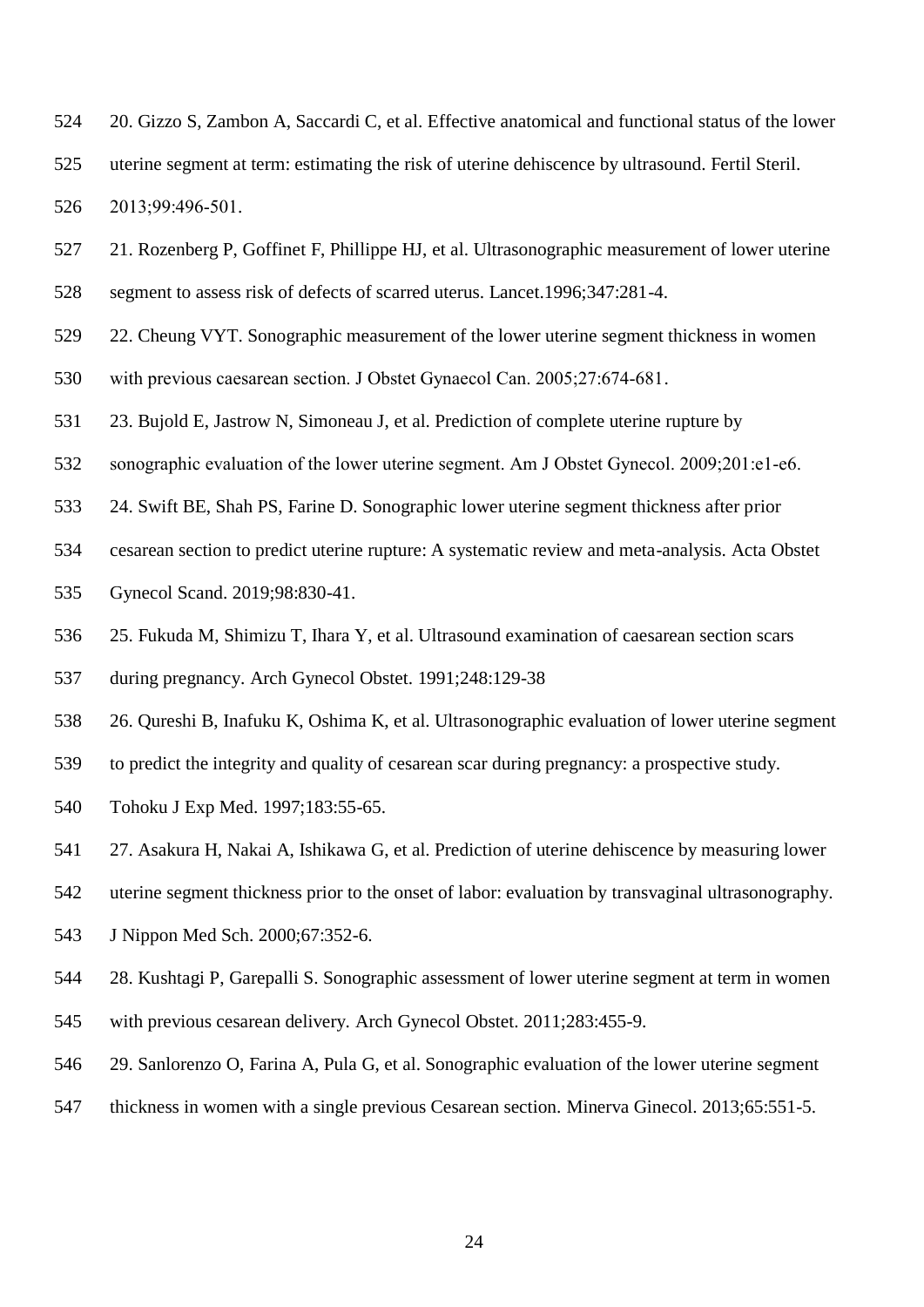- 30. [Uharček P,](https://www.ncbi.nlm.nih.gov/pubmed/?term=Uhar%C4%8Dek%20P%5BAuthor%5D&cauthor=true&cauthor_uid=25814295) [Brešťanský A,](https://www.ncbi.nlm.nih.gov/pubmed/?term=Bre%C5%A1%C5%A5ansk%C3%BD%20A%5BAuthor%5D&cauthor=true&cauthor_uid=25814295) [Ravinger J,](https://www.ncbi.nlm.nih.gov/pubmed/?term=Ravinger%20J%5BAuthor%5D&cauthor=true&cauthor_uid=25814295) et al. Sonographic assessment of lower uterine
- segment thickness at term in women with previous cesarean delivery. [Arch Gynecol](https://www.ncbi.nlm.nih.gov/pubmed/?term=Uharcek+P%2C+Brestansky+A%2C+Ravinger+J%2C+Manova+A%2C+Zajacova+M.)
- [Obstet.](https://www.ncbi.nlm.nih.gov/pubmed/?term=Uharcek+P%2C+Brestansky+A%2C+Ravinger+J%2C+Manova+A%2C+Zajacova+M.) 2015;292:609-12.
- 31. Jastrow N, Chaillet N, Roberge S, et al. Sonographic lower uterine segment thickness and
- risk of uterine scar defect: a systematic review. J Obstet Gynaecol Can. 2010;32:321-7.
- 32. Kok N, Wiersma IC, Opmeer BC, et al. Sonographic measurement of lower uterine segment
- thickness to predict uterine rupture during a trial of labor in women with previous Cesarean
- section: a meta‐analysis. Ultrasound Obstet Gynecol. 2013;2013:132‐9.
- 33. Jastrow N, Demers S, Chaillet N, et al. Lower uterine segment thickness to prevent uterine
- rupture and adverse perinatal outcomes: a multicenter prospective study. Am J Obstet Gynecol.
- 2016;215:604.e1-604.e6.
- 34. Indraccolo U, Scutiero G, Matteo M, Mastricci AL, Barone I, Greco P. Correlations between
- sonographically measured and actual incision site thickness of lower uterine segment after
- repeated caesarean section. Minerva Ginecol. 2015;67:225-9.
- 35. Montanari L, Alfei A, Drovanti A, Lepadatu C, Lorenzi D, Facchini D, Iervasi MT, Sampaolo
- P. Valutazione ecografica transvaginale dello spessore del segmento uterino inferiore in tagli
- cesarei pregressi [Transvaginal ultrasonic evaluation of the thickness of the section of the uterine
- wall in previous cesarean sections]. Minerva Ginecol. 1999;51:107-12.
-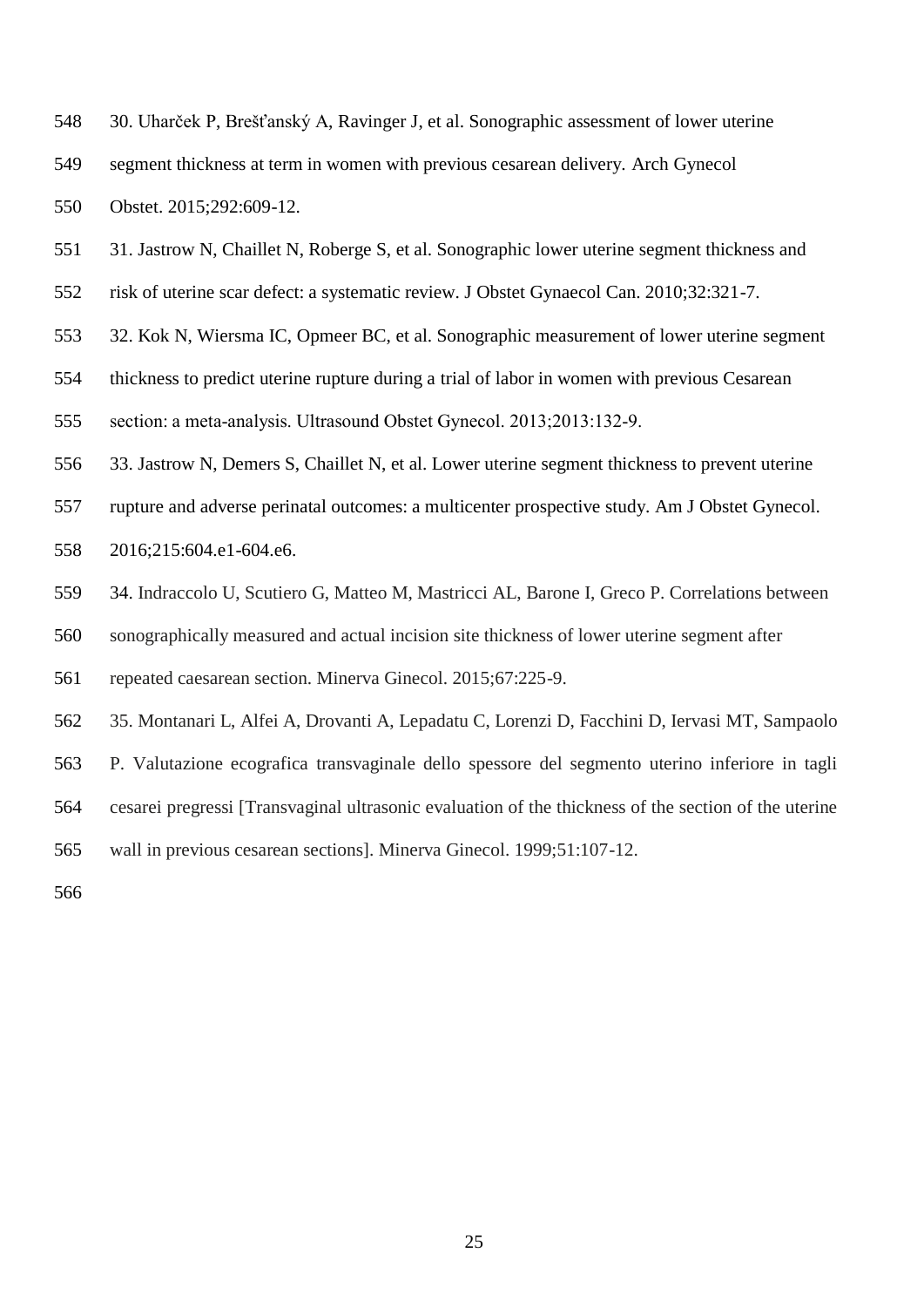|                                                                              | Study group            | Control group            |
|------------------------------------------------------------------------------|------------------------|--------------------------|
|                                                                              | $(N=1472)$             | $(N=1476)$               |
| Maternal age, median $[Q_1-Q_3]$ , years                                     | $32.5$ [29.4-35.7]     | $32.4 [29.2-35.4]$       |
| Missing data                                                                 | $\boldsymbol{0}$       | $\boldsymbol{0}$         |
| Body Mass Index, median [Q <sub>1</sub> -Q <sub>3</sub> ], kg/m <sup>2</sup> | $24.2$ [ $21.6-28.1$ ] | $24.2$ [ $21.2 - 28.4$ ] |
| Missing data                                                                 | 8(0.5)                 | 11 $(0.7)$               |
| Mother's country of birth                                                    |                        |                          |
| France                                                                       | 769(55.6)              | 782(56.8)                |
| Other country in Europe                                                      | 48 $(3.5)$             | 52 $(3.8)$               |
| North Africa                                                                 | 315(22.8)              | 261(19.0)                |
| Sub-Saharan Africa                                                           | 135(9.8)               | 171(12.4)                |
| Other                                                                        | 117(8.2)               | 110(7.9)                 |
| Missing data                                                                 | 88(6·0)                | 100(6·8)                 |
| Gestational age, median $[Q_1-Q_3]$ , week                                   | $37.0$ [ $36.4-37.6$ ] | 36.9 [36.4-37.4]         |
| Missing data                                                                 | $\boldsymbol{0}$       | $\boldsymbol{0}$         |
| Smoking during pregnancy, no. (%)                                            | $150(10-3)$            | 160 $(11.0)$             |
| Missing data                                                                 | $19(1-3)$              | $18(1-2)$                |
| Parity, no. (%)                                                              |                        |                          |
| $\mathbf{1}$                                                                 | 1176(80.8)             | 1178(80.7)               |
| $\geq 2$                                                                     | 280(19.2)              | 281(19.3)                |
| Missing data                                                                 | $16(1-1)$              | 17(1.2)                  |
| Previous IUFD, no. (%)                                                       | $17(1-2)$              | $25(1-7)$                |
| Missing data                                                                 | 2(0.1)                 | 2(0.1)                   |

### 567 **Table 1. Women's characteristics at randomisation.**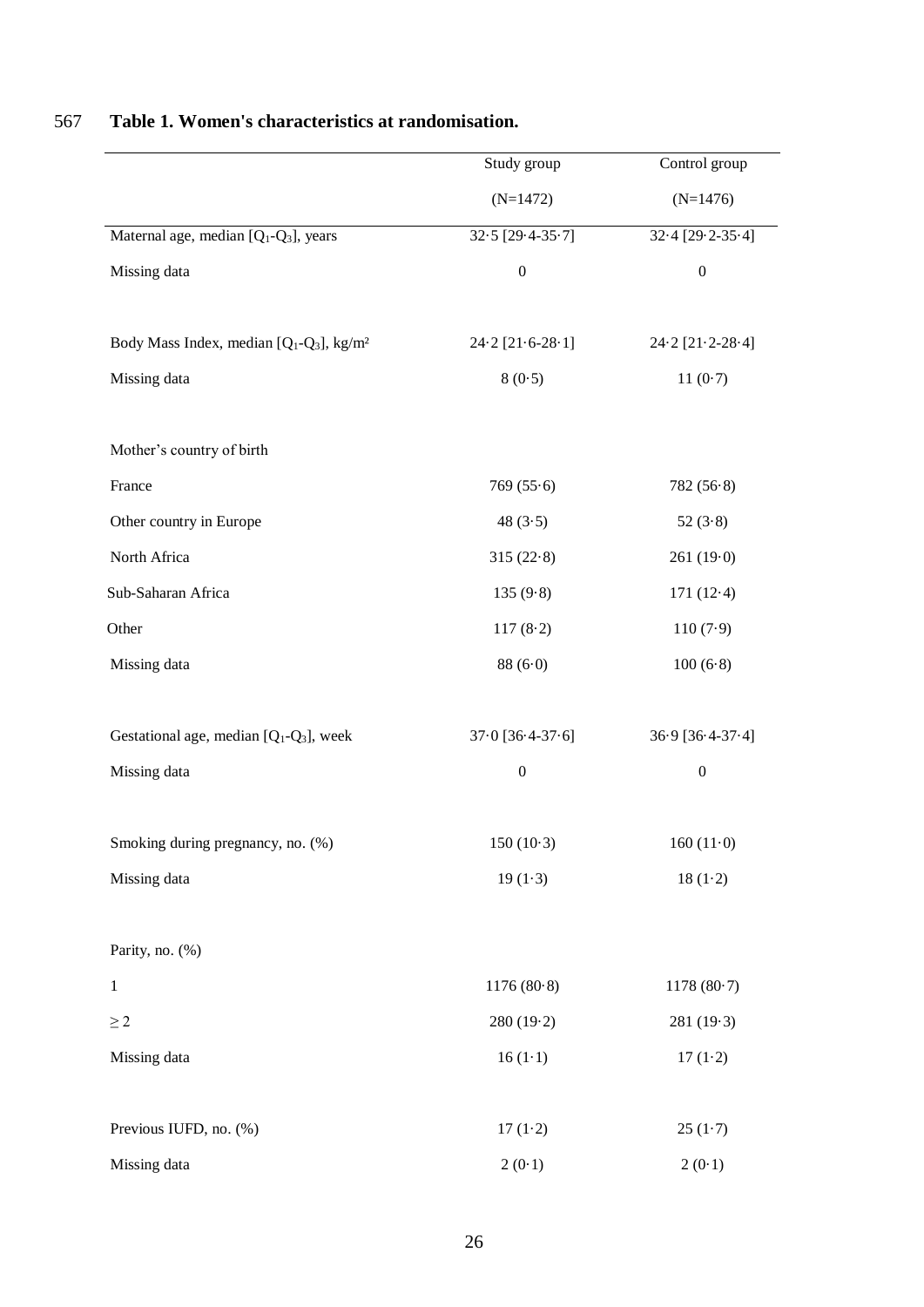| Previous PPH, no. (%)                          | 85(5.8)          | 84(5.7)          |
|------------------------------------------------|------------------|------------------|
| Missing data                                   | 4(0.3)           | 4(0.3)           |
|                                                |                  |                  |
| Chronic hypertension, no. (%)                  | 31(7.8)          | 33(8.2)          |
| Missing data                                   | $\boldsymbol{0}$ | $\boldsymbol{0}$ |
|                                                |                  |                  |
| Diabetes mellitus, no. (%)                     | 28(7.0)          | 18(4.5)          |
| Missing data                                   | $\boldsymbol{0}$ | $\boldsymbol{0}$ |
|                                                |                  |                  |
| Preeclampsia, no. (%)                          | 11(0.7)          | $20(1-4)$        |
| Missing data                                   | 3(0.2)           | 7(0.5)           |
|                                                |                  |                  |
| Estimated fetal weight, median $[Q_1-Q_3]$ , g | 3075 [2760-3437] | 3021 [2734-3400] |
| Missing data                                   | 435 $(29.6)$     | 451 $(30.6)$     |
|                                                |                  |                  |
| Suspected macrosomia, no. (%)                  | 105(7.2)         | 110(7.5)         |
| Missing data                                   | 4(0.3)           | 8(0.5)           |
|                                                |                  |                  |

569  $Q_1$ : first quartile;  $Q_3$ : third quartile

570 IUFD: intrauterine fetal death

571 PPH: postpartum haemorrhage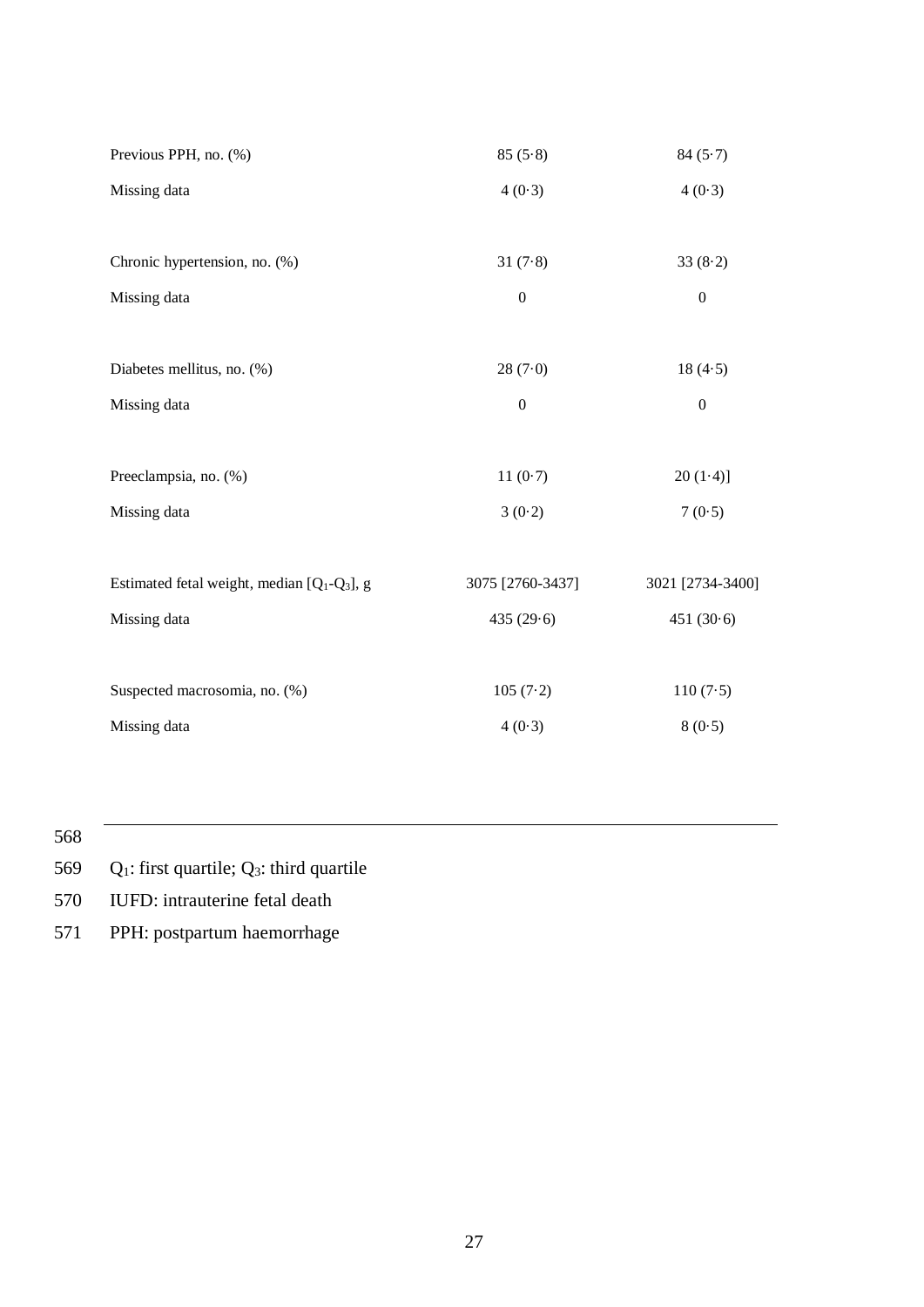572 **Table 2:** Timing of and indications for the previous CD in the study and control groups

|                                         | Study group | Control     | P-value |
|-----------------------------------------|-------------|-------------|---------|
|                                         | $n$ (%)     | group       |         |
|                                         |             | $n$ (%)     |         |
| Planned elective CD                     | 178(12.1)   | 195 (13.2)  | 0.37    |
| CD during labor                         | 1160 (78.8) | 1142 (77.4) |         |
| Arrest of labor during the first stage  | 263(22.7)   | 285(25.0)   | 0.04    |
| Arrest of labor during the second stage | 83 (7.2)    | 72(6.3)     |         |
| Nonreassuring fetal heart rate          | 539 (46.5)  | 473 (41.4)  |         |
| Failed induction                        | 275(23.7)   | 312(27.3)   |         |
| Missing Data                            | 134(9.1)    | 139(9.4)    |         |

573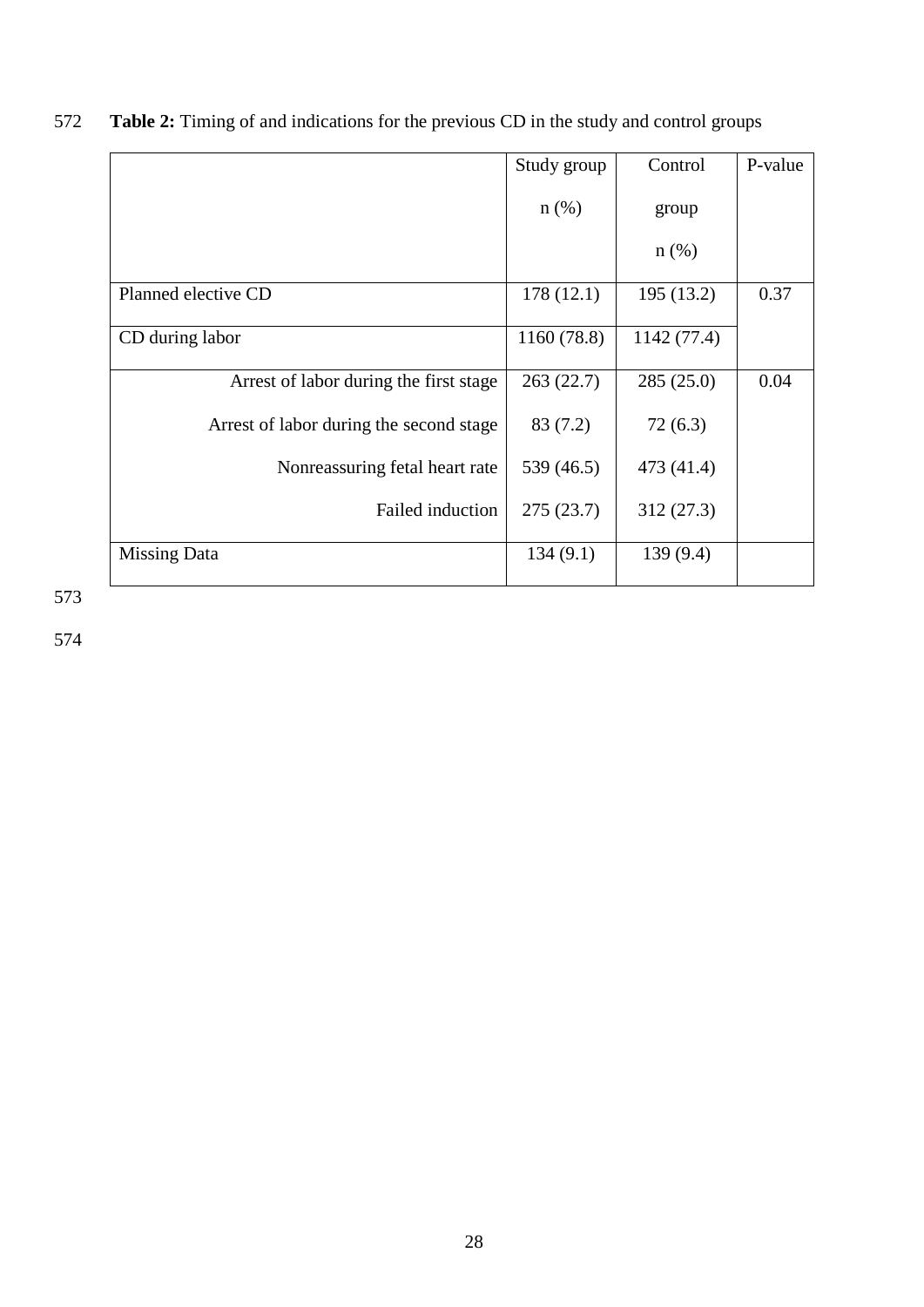### 575 **Table 3. Primary outcome analysis.** 576

|                                 | Study group | Control group       | <b>Risk Difference</b> | <b>Relative Risk</b> |
|---------------------------------|-------------|---------------------|------------------------|----------------------|
|                                 |             |                     | $(95\% \text{ CI})$    | $(95\% \text{ CI})$  |
| With imputed data               | 3.4%        | $4.3\%$             | $-1.0\%$ (-2.4 to 0.5) | $0.78(0.54-1.13)$    |
| Complete cases without          | 48/1467     | $63/1468$ $(4.3\%)$ | $-1.2\%$ (-2.6 to 0.2) | $0.73(0.50-1.07)$    |
| imputation of missing data      | $(3.3\%)$   |                     |                        |                      |
| Crude analysis without          | 3.4%        | 4.3%                | $-1.0\%$ (-2.4 to 0.5) | $0.78(0.54-1.13)$    |
| adjustment for centre or parity |             |                     |                        |                      |

577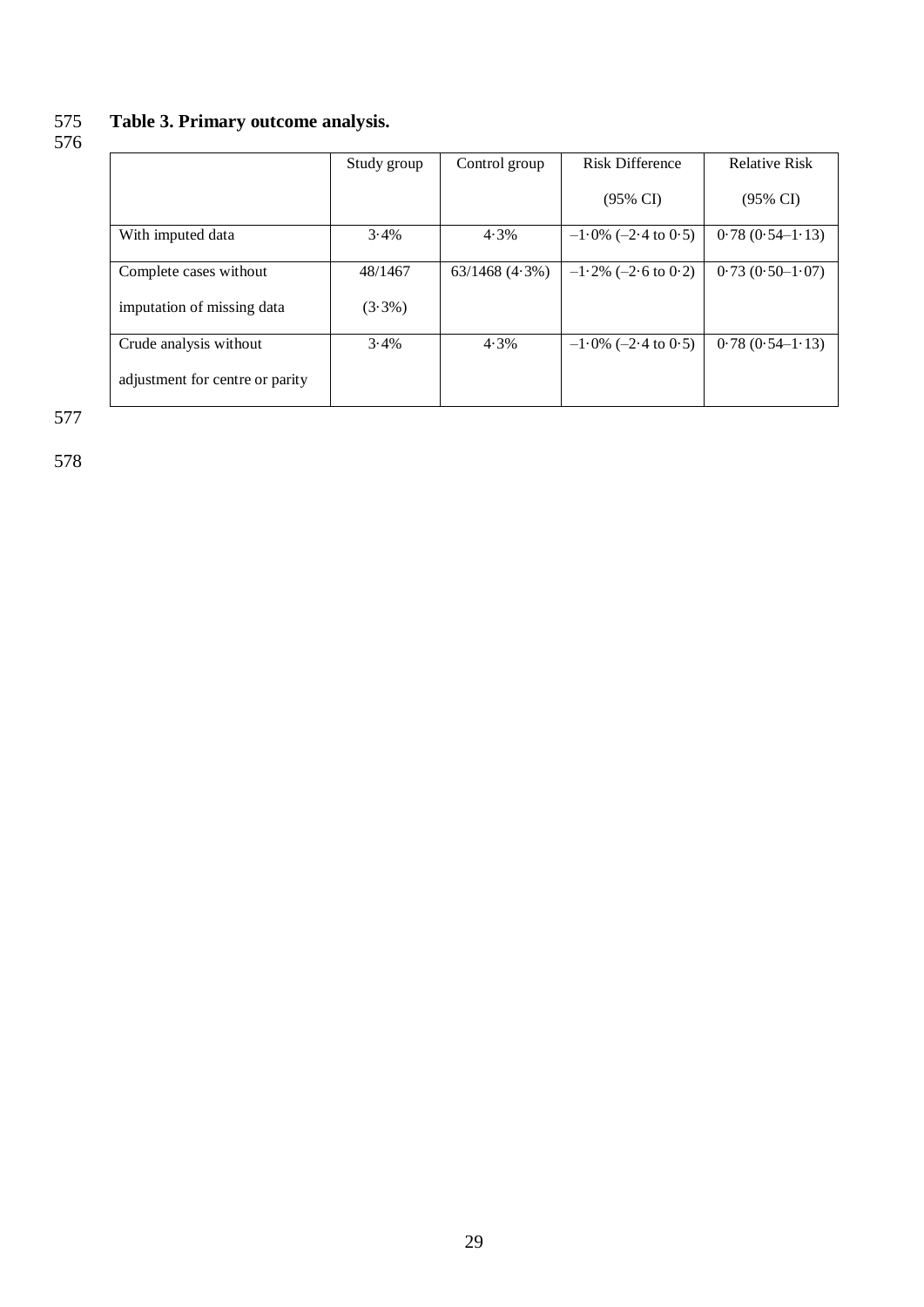### 579 **Table 4. Comparison of the proportion of each secondary criterion between the study**

### 580 **groups.** Comparisons are adjusted for centre and parity.

|                                | Study       | Control | Risk difference              | Relative risk                 | $\mathbf{p}$ |
|--------------------------------|-------------|---------|------------------------------|-------------------------------|--------------|
|                                | group, %    | group % | (95% CI)                     | (95% CI)                      |              |
| Maternal morbidity             | 2.9         | 3.8     | $-0.8\%$ $(-2.1$ to          | $\overline{0.78}$ (0.53–1.16) | 0.21         |
|                                |             |         | (0.5)                        |                               |              |
| Uterine rupture                | 0.4         | 0.9     | $-0.5\%$ $(-1.1 \text{ to}$  | $0.43(0.15-1.19)$             | 0.09         |
|                                |             |         | 0.1)                         |                               |              |
| Uterine dehiscence             | $1\cdot 0$  | $1-2$   | $-0.2\%$ $(-0.9$ to          | $0.86(0.43-1.72)$             | 0.66         |
|                                |             |         | (0.6)                        |                               |              |
| Hysterectomy                   | 0.2         | 0.1     | +0.0% ( $-0.3$ to            | $1.16(0.18 - 7.62)$           | 0.87         |
|                                |             |         | (0.3)                        |                               |              |
| Thromboembolic disease         | 0.3         | 0.2     | $+0.1\%$ (-0.3 to            | $1.41(0.28 - 7.25)$           | 0.68         |
|                                |             |         | 0.5)                         |                               |              |
| Transfusion                    | 1.4         | 2.1     | $-0.7\%$ (-1.7 to            | $0.68(0.39-1.16)$             | 0.15         |
|                                |             |         | 0.2)                         |                               |              |
| Endometritis                   | 0.09        | 0.07    | $+0.0\%$ (-0.2 to            | $1.16(0.14 - 9.50)$           | 0.89         |
|                                |             |         | 0.2)                         |                               |              |
| Fetal mortality                | 0.2         | 0.1     | $\overline{+0.1\%}$ (-0.2 to | $1.65(0.25-10.8)$             | 0.59         |
|                                |             |         | (0.4)                        |                               |              |
| Neonatal mortality             | $0.0\,$     | 0.07    |                              |                               |              |
| Neonatal encephalopathy        | $0·2$       | 0.5     | $-0.2\%$ ( $-0.7$ to         | $0.48(0.12-1.87)$             | 0.28         |
|                                |             |         | 0.2)                         |                               |              |
| Elective caesarean delivery    | $16-4$      | 13.7    | $+2.6\%$ (0.0 to 5.1)        | $1.21(1.00-1.47)$             | 0.052        |
| Non-elective<br>caesarean      | $25 - 1$    | 25.0    | $+0.2\%$ (-2.9 to            | $1.01(0.89-1.14)$             | 0.90         |
| delivery                       |             |         | 3.3)                         |                               |              |
| Third-<br>fourth-degree<br>and | $2 \cdot 1$ | $1.8\,$ | $+0.2\%$ (-0.8 to            | $1.13(0.65-1.98)$             | 0.65         |
| perineal lacerations           |             |         | $1-3)$                       |                               |              |

581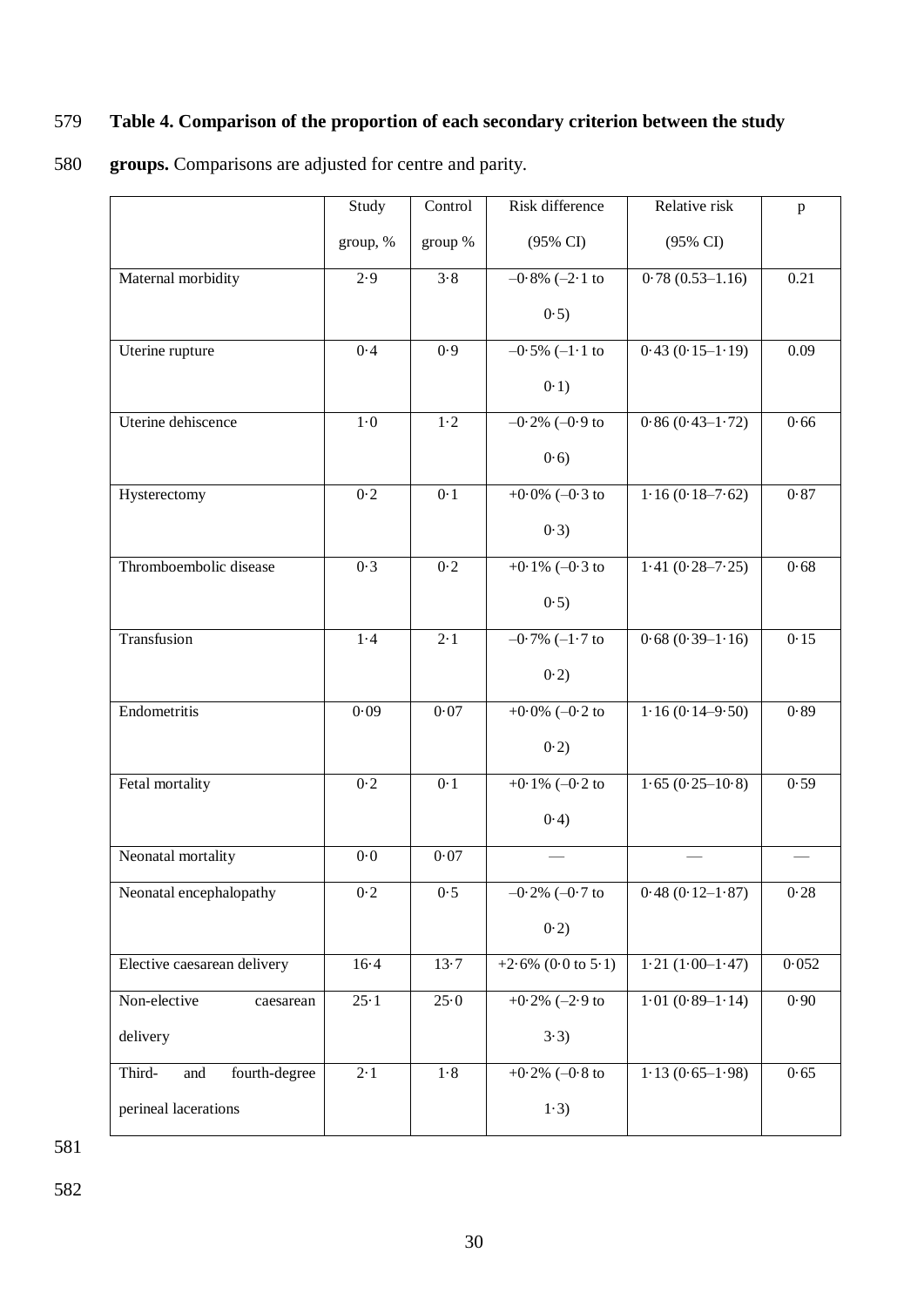|                                   | Study group $(n=1472)$ | Control group $(n=1476)$ |
|-----------------------------------|------------------------|--------------------------|
|                                   | no. (%)                | no. (%)                  |
| Maternal morbidity                | 42 $(2.9)$             | 55 $(3.7)$               |
| Missing data                      | 5(0.3)                 | 7(0.5)                   |
| Uterine rupture                   | 5(0.3)                 | 13(0.9)                  |
| Missing data                      | 5(0.3)                 | 6(0.4)                   |
| Uterine dehiscence                | $14(1-0)$              | $17(1-2)$                |
| Missing data                      | 5(0.3)                 | 6(0.4)                   |
| Hysterectomy                      | 2(0.1)                 | 2(0.1)                   |
| Missing data                      | 5(0.3)                 | 6(0.4)                   |
| Thromboembolic disease            | 4(0.3)                 | 3(0.2)                   |
| Missing data                      | 5(0.3)                 | 7(0.5)                   |
| Transfusion                       | $20(1-4)$              | $31(2-1)$                |
| Missing data                      | 5(0.3)                 | 6(0.4)                   |
| Endometritis                      | 1(0.1)                 | 1(0.1)                   |
| Missing data                      | 5(0.3)                 | 7(0.5)                   |
| Fetal mortality                   | 3(0.2)                 | 2(0.1)                   |
| Missing data                      | 4(0.3)                 | 5(0.3)                   |
| Neonatal mortality                | 0(0.0)                 | 1(0.1)                   |
| Missing data                      | 5(0.3)                 | 5(0.3)                   |
| Neonatal encephalopathy           | 3(0.2)                 | 7(0.5)                   |
| Missing data                      | 7(0.5)                 | 9(0.6)                   |
| Elective CD                       | $240(16-3)$            | 202(13.7)                |
| Missing data                      | 4(0.3)                 | 5(0.3)                   |
| Non-elective CD                   | 368 $(25.1)$           | 367 $(24.9)$             |
| Missing data                      | 4(0.3)                 | 5(0.3)                   |
| 3rd and 4th degree perineal tears | 29(2.1)                | 25(1.8)                  |
| Missing data                      | 108(7.3)               | 100(6·8)                 |

## 583 **Table 5. Descriptive analysis of secondary outcomes**